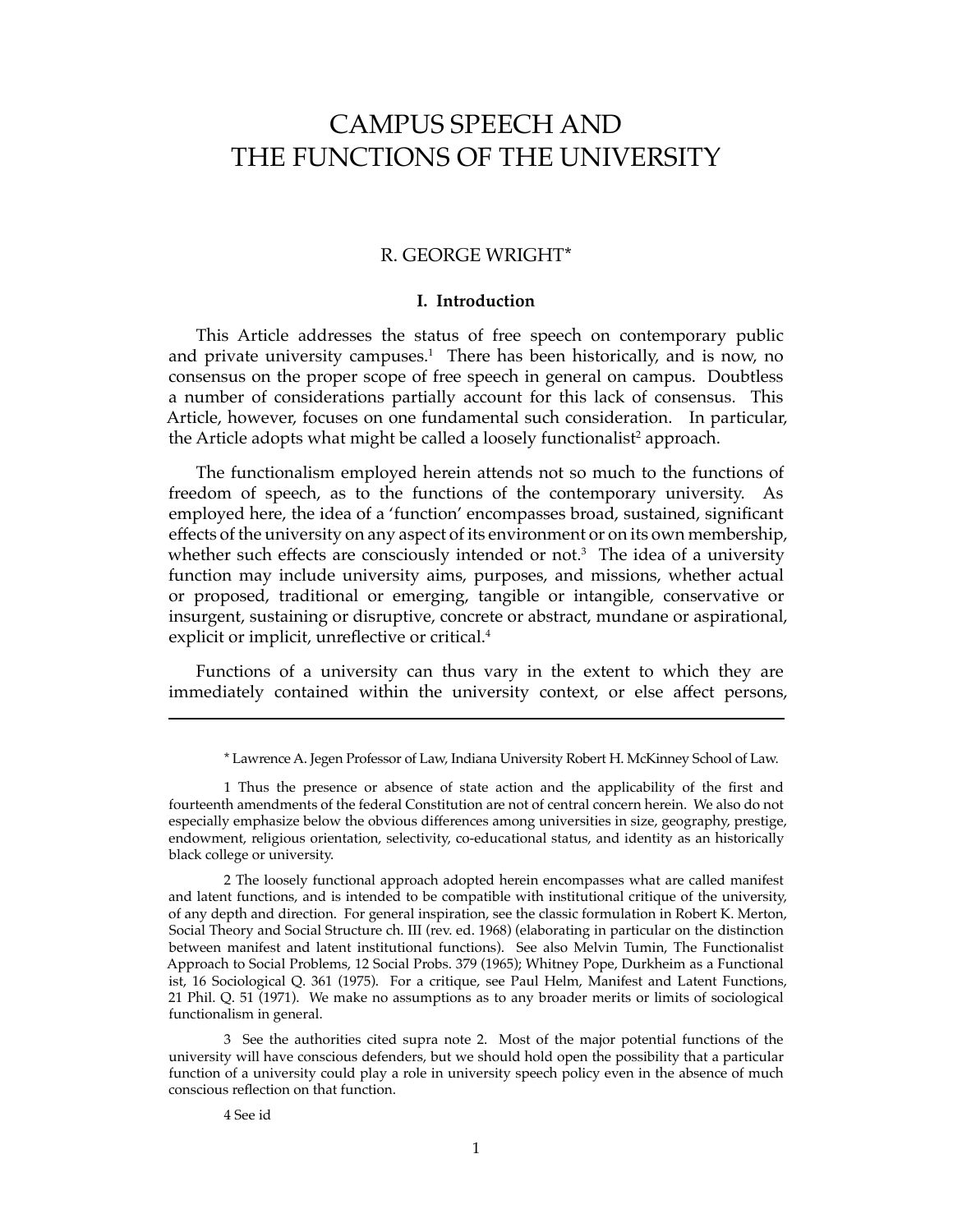institutions, cultures, and other entities beyond the university setting, $^5$  though drawing any such lines will often be difficult, if not hopeless.

The key assumption below is a blend of descriptive, predictive, and normative considerations. The crucial assumption is this: there are various sorts of university free speech cases, but whatever the case, sensible university free speech rules and policies will tend to, and perhaps should, largely reflect what the various decision makers and others take to be important relevant functions of the university.<sup>6</sup>

The crucial step is then to recognize that in our era, the speech-relevant functions of the university will be not only plural and various,<sup>7</sup> but divergent, and for practical purposes, irreconcilably conflicting. The irreconcilability of partially conflicting university functions -- in the clearest cases, partial conflicts in explicitly articulated visions of the university -- is fundamental to understanding the nature of campus free speech issues today.

Thus university campus speech policies become contestable, and often irresolvably so, when they implicate some aspect of the unresolved conflicts among partially competing understandings of university function, purpose, and mission. Any given person, group, or institution, on or off campus, may well reject one or more of the commonly asserted university functions. But this does not fundamentally change -- indeed, it helps to constitute -- the underlying dynamic of conflicting visions of university function and thus of speech on campus.

If this functionalist approach is on the right track, we should expect genuine consensus on the range of potential campus speech cases only if and when universities are widely thought to have some single identified and coherent basic function, or at least some hierarchical, weighted, harmonized, or otherwise nonconflicting plural set of such functions. Absent such unlikely developments, we should expect speech policies on campus to be typically subject to irreconcilable contest.8

And if we reasonably assume persistent incompatibilities among conceptions of university functions,<sup>9</sup> then a certain futility must attach to advocacy in

<sup>5</sup> Thus university functions can be mostly internal or even intrinsic, or else mostly external in their reference.

<sup>6</sup> It may be possible to sensibly decide some university speech cases on grounds entirely independent of any putative major function or purpose of a university, and such function-independent grounds may well supplement a functionalist approach to some university speech cases. But we should not expect considerations foreign to any purported function of the university to usefully guide the apt resolution of typical university speech cases. Concisely put, considerations extrinsic to university functions will rarely be of primary importance in adjudicating university speech cases. For the role of functionalism or purposivism in free speech law, see the references cited infra note 25.

<sup>7</sup> See infra Sections II–IIII.

<sup>8</sup> A university whose operation is genuinely dominated by the pursuit of some single coherent basic function or goal could still experience some degree of dissensus on basic free speech issues. But in such hypothetical circumstances, we should expect the scope and frequency, if not the emotional intensity, of free speech conflicts to be meaningfully reduced.

<sup>9</sup> Competing visions of university functions may be irreconcilable, for reasons of sustained conflicts in economic and other material group interest, cultural conflicts, conflicting visions of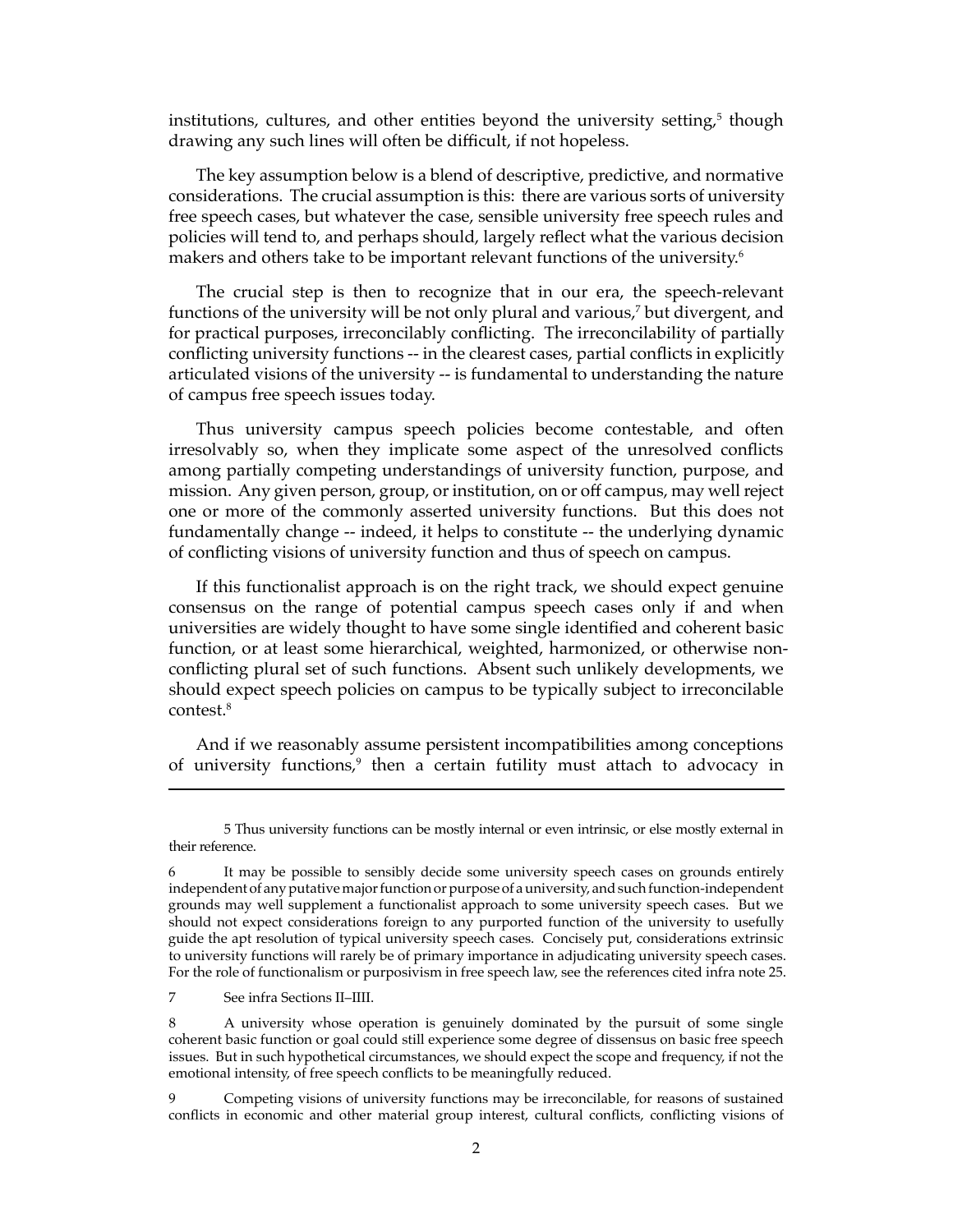endorsing or rejecting any normative theory of campus speech in practice. We should, however, continue to look for and reflect upon genuine overlaps and commonalities of commitment.

To illustrate these themes, this Article considers some of the most prominent discussions, descriptive and normative, of basic university functions.<sup>10</sup> Among such discussions, thorough and comprehensive inventories of the diverse such basic university functions are uncommon.11 The more typical approach is to focus on some preferred or conspicuous limited set of or single such functions,<sup>12</sup> even if the single function is itself then differentiated into related components. Such treatments then commonly defer to or endorse some favored view,<sup>13</sup> while perhaps alluding to some alternative view in adversary fashion. In pursuit, ultimately futile, of common ground, the discussion below takes up in particular the popular theme of the university as manifesting or somehow committed to overall community and particular communities, $^{14}$  to practices of civility, $^{15}$  and to genuine conversation. $^{16}$ The idea of community, however, inescapably poses as many unresolved questions as answers.

In the context of these varied conceptions of university function, the Article then more concretely addresses apparently intractable debates over, specifically, hostile and hate speech on the contemporary university campus;<sup>17</sup> limits on speech by university faculty on matters of public interest;<sup>18</sup> and cases of controversial speech by university students transitioning to entry into a profession with certification or other relevant requirements.19 Based on these considerations, a brief Conclusion then follows.<sup>20</sup>

- 12 See infra Sections II-III.
- 13 See id.
- 14 See infra Section III.
- 15 See id.
- 16 See id.
- 17 See infra Section IV.
- 18 See infra Section V.
- 19 See infra Section VI.
- 20 See infra Section VII.

the good or just society, and conflicts among values. Such value conflicts could involve not only freedom of speech in general, but dignity, equality, opportunity, well-being, material and cultural progress, civility, community, knowledge, and harmony, as well as conflicts internal to the value of free speech itself. Such conflicts may well contribute to the actual shape of conflicting views of the proper functions of a university. It is also possible that a sense of the proper functions of a university might affect our views on how to adjudicate among these various conflicts of interests and values.

<sup>10</sup> See infra Sections II-III.

<sup>11</sup> See infra Sections II. Loosely relatedly, Professor Steven Brint has referred to multiple purposes or dimensions of college student development: "social, personal, academic, civic, and economic." Steven Brint, The Multiple Purposes of an Undergraduate Education, available at [www.](http://www.cshe.berkeley.edu/publications/research-university) [cshe.berkeley.edu/publications/research-university](http://www.cshe.berkeley.edu/publications/research-university) (October, 2015) (visited February 21, 2016).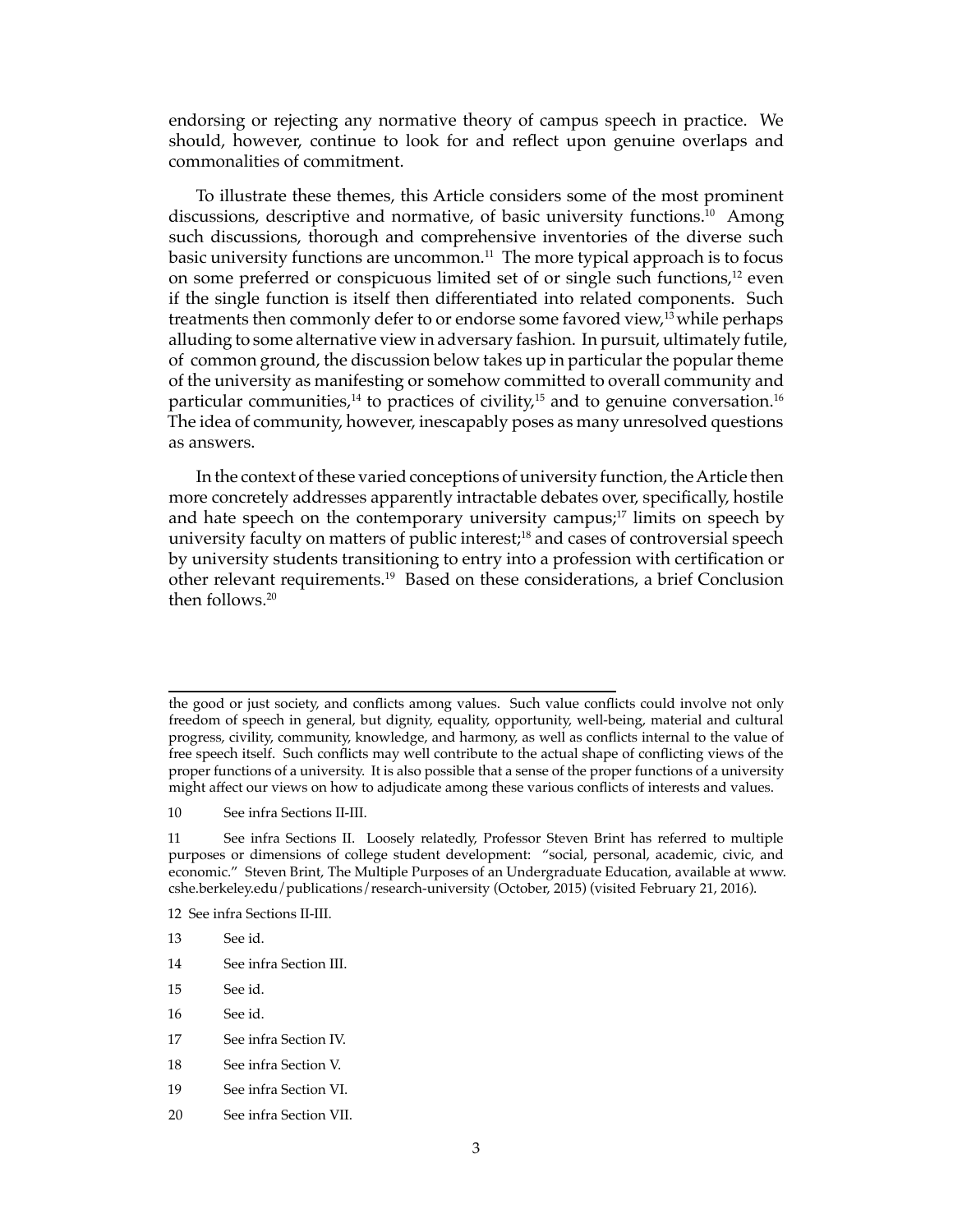### **II. Diverse and Conflicting Understandings of Basic University Functions**

There is no single canonical formulation of the various basic functions of the contemporary university. If we look, merely to begin with, to the historically prestigious English universities, we find a quite understandable emphasis on an assumed coherence, if not unity, as opposed to unresolved conflict, among university functions and purposes. Thus the University of Cambridge announces that its mission "is to contribute to society through the pursuit of education, learning, and research at the highest international levels of excellence."21 The potential for conflict of functions on even this understanding may depend partly upon whether we focus here on the arguably unitary idea of contributing to society, or on the unfortunately complex relations between student learning<sup>22</sup> and faculty research.<sup>23</sup>

Cambridge University then declares itself to hold two core values.<sup>24</sup> These are "freedom of thought and expression,"25 and "freedom from discrimination."26 Together with the above Cambridge Mission Statement, these core values could be unpacked to implicate a number of possible university functions. But there is

24 See The University's Mission and Core Values, supra note 21.

25 Id. For recent descriptions of the basic functions and purposes of freedom of expression in general, see Alexander Tsesis, Free Speech Constitutionalism, 2015 U. Ill. L. Rev. 1015 (2015); Brian C. Murchison, Speech and the Truth-Seeking Value, 39 Colum. J.L. & Arts 55 (2015). Classically, see John Stuart Mill, On Liberty and Other Essays ch. II (John Gray ed., 1991) (1859) ("On the Liberty of Thought and Discussion"). For a brief popular exposition, see Steven Pinker, Why Free Speech Is

Fundamental, available at [www.bostonglobe.com/opinion/2015/01/26](http://www.bostonglobe.com/opinion/2015/01/26) (visited January 25, 2016).

In general, functionalist approaches to freedom of speech often refer to values such as the pursuit of truth, democratic self-governance, and the promotion of autonomy. As a practical matter, though, the appropriate role of each of these and other functionalist approaches to freedom of speech is persistently contested. For a sampling of mutually incompatible perspectives on the pursuit of truth as a function of free speech, see C. Edwin Baker, Scope of the First Amendment Freedom of Speech, 27 UCLA L. Rev. 964, 964-66 (1978); Stanley Ingber, The Markeplace of Ideas: A Legitimizing Myth, 1984 Duke L.J. 1; Steven D. Smith, Skepticism, Tolerance, and Truth in The Theory of Free Expression, 60 S. Cal. L. Rev. 696 (1987); Eugene Volokh, In Defense of the Marketplace of Ideas/Search for Truth as a Theory of Free Speech Protection, 97 Va. L. Rev. 595 (2011). For conflicting contemporary views on the relationship between free speech and promoting democracy, see Ashutosh Bhagwat, Free Speech Without Democracy, 49 U. Cal. Davis L. Rev. 59 (2015); James Weinstein, Participatory Democracy as the Central Value of American Free Speech Doctrine, 97 Va. L. Rev. 491 (2011). For hate speech on campus as arguably tending to impair the autonomy, in the relevant sense, of its targets, at least as much as it may genuinely promote the autonomy of its speakers, see R. George Wright, Traces of Violence: Gadamer, Habermas, and the Hate Speech Problem, 76 Chi.-Kent L. Rev. 991 (2000).

26 The University's Mission and Core Values, supra note 21.

<sup>21</sup> The University's Mission and Core Values, available at [www.cam.ac.uk/about-the](http://www.cam.ac.uk/about-the-university/how-the-university-and-colleges-work)[university/how-the-university-and-colleges-work](http://www.cam.ac.uk/about-the-university/how-the-university-and-colleges-work) (visited January 3, 2016).

<sup>22</sup> One would hope that the compatibility of, at a minimum, education and learning could be taken for granted.

<sup>23</sup> At the very least, even this formula implicates the traditionally debated relationship – perhaps mutually supportive, or conflicting -- between classroom teaching and professorial research. For a start, note the unabashed emphasis on research, as distinct from teaching, in Robert Maynard Hutchins, The Spirit of the University of Chicago, 1 J. Higher Educ. 5, 5 (1930), and the emphasis on teaching in John Henry Newman, The Idea of a University 1 (Aeterna Press ed., 2015) (1852).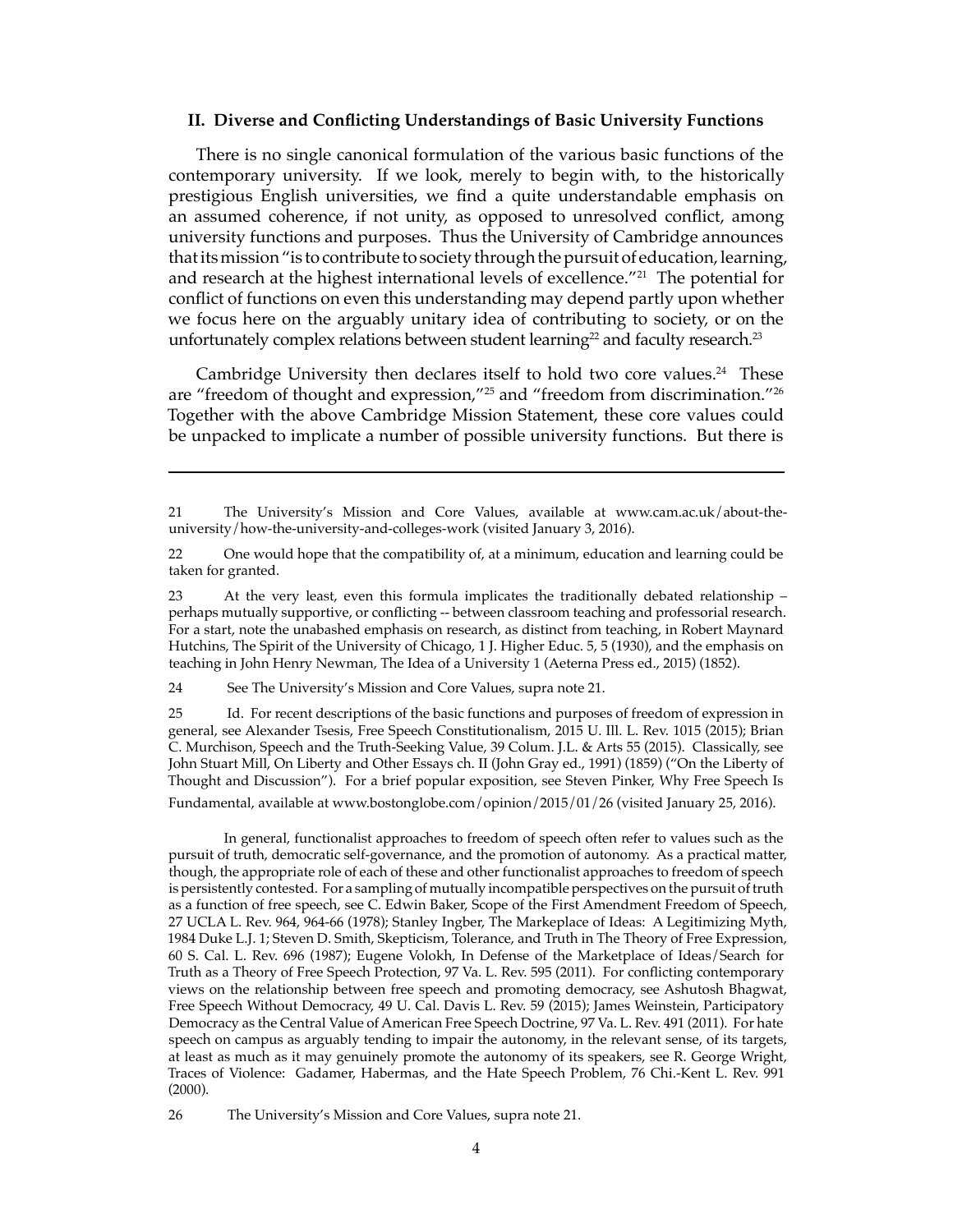certainly no effort here by Cambridge to endorse or reject some broadly inclusive explicit typology of basic university functions. And yet, even the most casual reflection raises the possibility of conflict between, for example, Cambridge's commitments to freedom of expression and to freedom from discrimination in any robust sense.27

As an example of a perhaps more consciously plural formulation of university functions, we might consider that of President Amy Gutmann of the University of Pennsylvania.<sup>28</sup> President Gutmann indicates that the "tripartite mission"<sup>29</sup> of the university in general<sup>30</sup> embraces "increasing educational opportunity, optimizing creative understanding, and contributing the fruit of that understanding to society."<sup>31</sup> This formulation, whether intended to be broadly encompassing or not, does not explicitly identify any possible conflicts among the cited university purposes. It would nonetheless be sensible to recognize that even the reference to "optimizing"32 creative understanding implicitly grants the reality of at least some sort of resource tradeoff, if not some deeper conflict, between creative understandings and other university functions and purposes.

With a similarly plural focus, Michigan State University President Lou Anna K. Simon asserts that for her institution, "[t]he basic purposes of the University are the advancement, dissemination, and application of knowledge,"<sup>33</sup> with "[t] he most basic condition for the achievement of these purposes [being] freedom of expression and communication."34 This commitment is importantly prefaced, though, by defining her university as a "community,"35 in particular, as a

31 Id.

35 Id.

<sup>27</sup> See infra Sections III, IV, and VI. By way of comparison, the University of Oxford Strategic Plan 2013-18 comprises numerous elements, with no apparent attempt to distinguish those elements that might amount to basic university functions or purposes. See [www.ox.ac.uk/about/](http://www.ox.ac.uk/about/organisation/strategic-plan) [organisation/strategic-plan](http://www.ox.ac.uk/about/organisation/strategic-plan) (visited January 3, 2016).

<sup>28</sup> Amy Gutmann, The Fundamental Worth of Higher Education, 158 Proceedings Am. Phil. Society 136 (2014), available at [www.upenn.edu/president/images/president/pdfs](http://www.upenn.edu/president/images/president/pdfs) (2012) (visited January 3, 2016).

<sup>29</sup> Id. at 137.

<sup>30</sup> See id.

<sup>32</sup> Id. President Gutmann explicitly notes the possibility of conflicts, in educating for democratic citizenship, between the values of individuality or autonomy and social diversity. See Amy Gutmann, Civic Education and Social Diversity, 105 Ethics 557 (1995). More broadly, see Amy Gutmann, Democratic Education chs. 6-7 (rev. ed., 1999); Nel Noddings, Education and Democracy in the 21st Century ch. 10 (2013).

<sup>33</sup> Lou Anna K. Simon, President's Statement on Free Speech Rights and Responsibilities 1, available at <http://president.msu.edu/communications/statements/free-speech.html>(visited January 3, 2016). See also Stanley Fish, Versions of Academic Freedom: From Professionalism to Revolution 132 (2014) ("[t]he values of advancing knowledge and discovering truth are not extrinsic to academic activity; they constitute it").

<sup>34</sup> See Simon, supra note 33.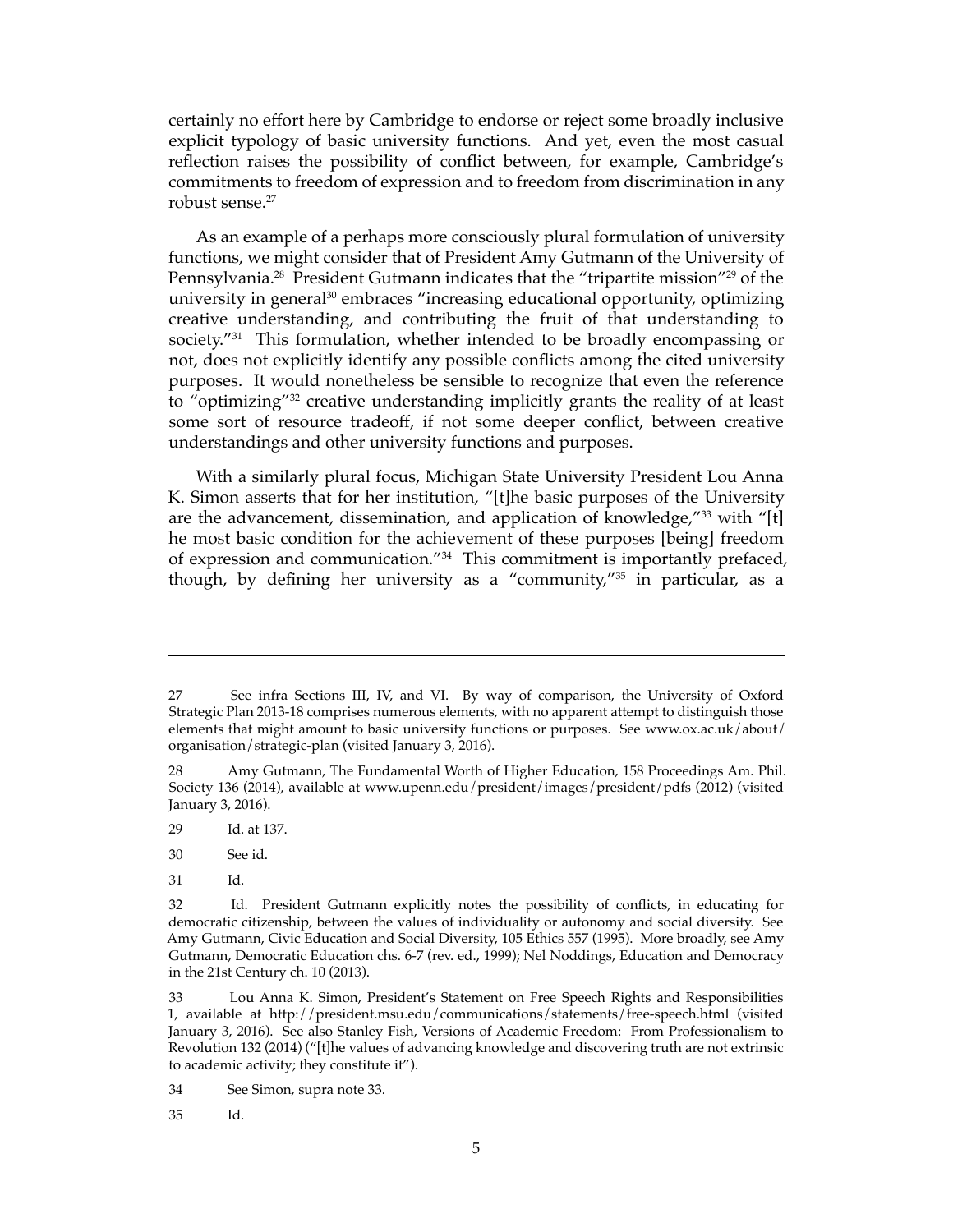"community of scholars,"<sup>36</sup> explicitly encompassing the university's students.<sup>37</sup> The complex relationships between preserving various forms of community and freedom of expression are noted separately below.<sup>38</sup>

Another prominent university president, Drew Gilpin Faust of Harvard, refers to a number of possible university functions with obvious potential for mutual conflict. President Faust refers to "economic justifications for universities,"<sup>39</sup> including the university as "a source of economic growth,"40 as well as to "a market model of university purpose,"<sup>41</sup> as contrasted with "narratives of liberal learning, disinterested scholarship, and social citizenship,"42 and then further to the university's role as "society's critic and conscience."43 Whether we take these enumerated university functions to be exhaustive or not, the potential for serious conflict, if not overt antagonism, among these distinct functions seems evident.<sup>44</sup>

Taken in the aggregate, along with complementary discussions below,<sup>45</sup> these

38 See infra Section III.

39 Drew Gilpin Faust, The University's Crisis of Purpose, available at [www.nytimes.](http://www.nytimes.com/2009/09/06/books/review/Faust) [com/2009/09/06/books/review/Faust](http://www.nytimes.com/2009/09/06/books/review/Faust) (visited January 3, 2016).

40 Id. at 3.

41 Id.

42 Id.

43 Id. President Faust is at this point drawing upon the work of former Dean George Fallis  $of$ York University in Toronto.

44 President Faust also recognizes the essential conflict between the university's disinterested pursuit of knowledge for its own sake, however this idea might be clarified, and providing various sorts of material, immediate benefits to the society. See id. at 1.

45 See, e.g., the institutionally-focused suggestion by Professor Gordon Graham that universities should promote the university's transcendence of pure vocationalism; of pure utilitarianism in research; and of financial and legal dependence upon the state, or more positively phrased, the value of university autonomy. See Gordon Graham, Universities: The Recovery of an Idea 5-6 (2d ed. 2008), and at the individual level, the typology offered by Professor Harry Brighouse of the aims to which the well-educated student should aspire: "personal autonomy; the ability to contribute to social and economic life broadly understood; personal flourishing; democratic competence; and the capacity for cooperation." Harry Brighouse, Moral and Political Aims of Education, in The Oxford Handbook of Philosophy of Education 35, 37 (Harvey Siegel, ed.) (2009) (available online at [www.](http://www.oxfordhandbooks.com) [oxfordhandbooks.com\)](http://www.oxfordhandbooks.com). At this point, note merely the classic potential for tragic conflict between the goals of personal autonomy and of genuine group or institutional flourishing.

Crucially, though, even if the basic functions of the university are to some degree inseparable

<sup>36</sup> Id.

<sup>37</sup> See id. See also the attempt by John W. Boyer of the University of Chicago to respectively or jointly prioritize "critical thinking, writing, and argumentation;" a "capacity for bold, self-confident questions," and "civility and respect for intellectual divergence." At a minimum, there can be no guarantee of compatibility between what one person or group takes to be bold, critical argumentation, and another person or group takes to be incivility. See John W. Boyer, An Introduction to the Annual Lecture on the Aims of Education (2016), available at http://aims.uchicago.edu/page/history (visited February 21, 2016). For a recent discussion of possible conflicts between the university as a bazaar of perhaps heterodox competing ideas and associated offensiveness, distress, rudeness, and any resulting cacophony, see Doe v. Rector and Visitors of George Mason Univ., 149 F. Supp. 3d 602, 607 (E.D. Va.) (quoting Kim v. Coppin State Coll., 662 F.2d 1055, 1064 (4th Cir. 1981)).1981)).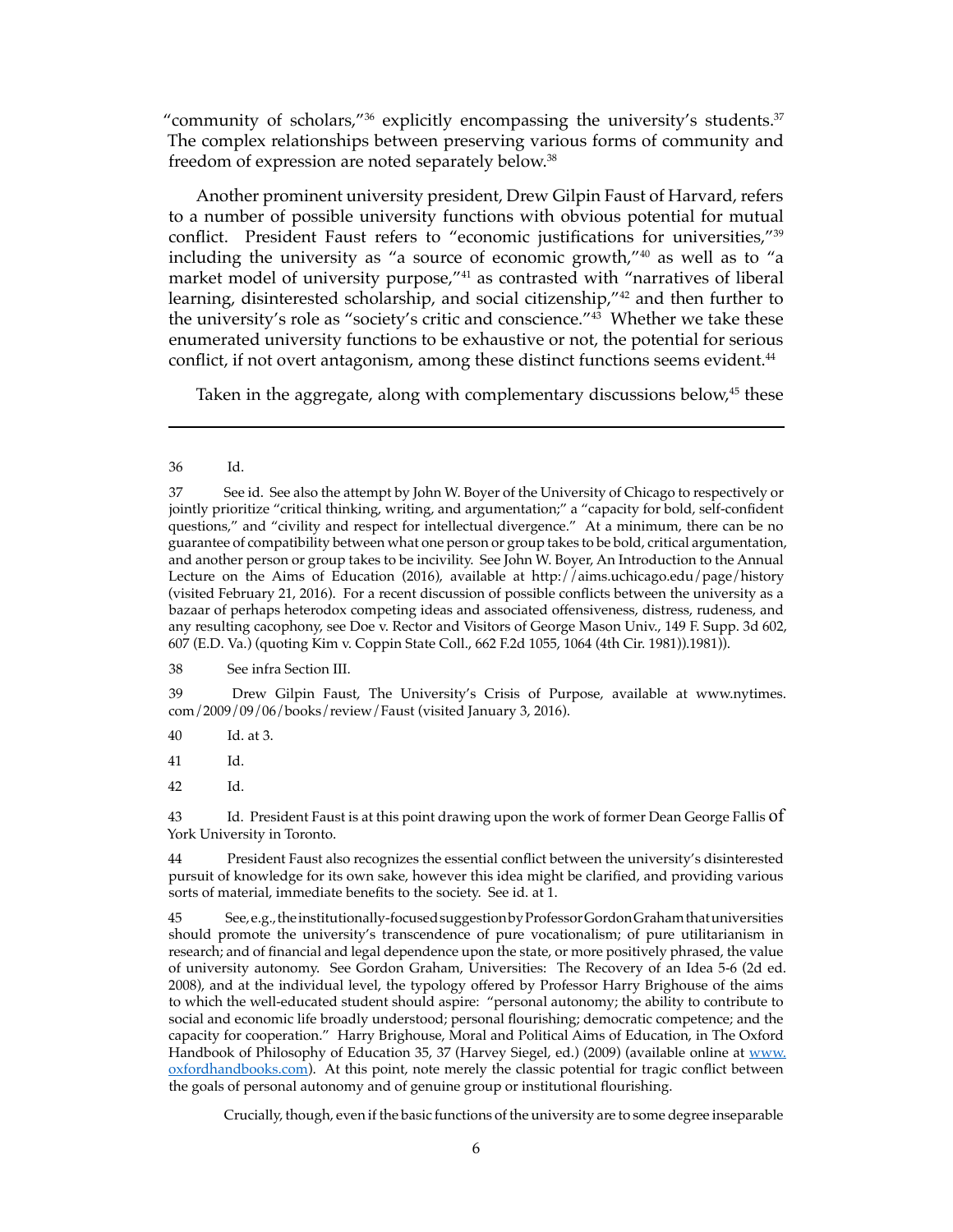various accounts provide some sense of the range of possible basic university functions, with at least a minimal sense of potential conflicts among such functions. Let us elaborate a bit further on the range and disparate nature of typically cited basic university functions, whether endorsed and desired,or merelyacknowledged or critiqued, by any given observer.

Classically, Plato drew a distinction between paideia, or culture, and the mere training of a particular capacity, or between perfection of character and the enhancement of power.<sup>46</sup> The cultivation of mind has thus long been seen as a fundamental duty.<sup>47</sup> In founding the University of Virginia, Thomas Jefferson sought "[t]o develop the reasoning faculties of our youth, enlarge their minds, cultivate their morals, and instill in them the precepts of virtue and order."<sup>48</sup> If such purposes are re-formulated, in contrast, with no explicit moral or character element, the basic educational aim, pursued through acquainting oneself "with the best that has been thought and said in the world"<sup>49</sup> is then judged by Matthew Arnold to be "to get to know [oneself] and the world."<sup>50</sup>

This general emphasis on the cultivation of the self, in one respect or another, can plainly both support and conflict with a variety of broad social goals. Consider, in this respect, the popular view that a university education should prepare the student to play a role in strengthening the broad democratic political system, through capable and responsible democratic citizenship.

47 See Immanuel Kant, Education § 12, at 11 (A. Churton trans., 1900) (1960 ed.) (1803) ("[m] an's duty is to improve himself; to cultivate his mind").

and mutually interdependent, this hardly precludes their mutual conflict. For a strong claim of mutual interdependence among basic university functions, see the argument of Karl Jaspers, The Idea of the University (H.A.T. Reiche & H.F. Vanderschmidt, trans.) (Beacon Press ed., 1959) (1946) (citing, as the three basic functions of the university, "professional training, education of the whole man, research," with the university thus serving as, indissolubly, "a professional school, a cultural center, and a research institute").

<sup>46</sup> See 2 Werner Jaeger, Paideia: The Ideals of Greek Culture 133-34 (Gilbert Highet trans., 1986) (1943).

Thomas Jefferson, Report of the Commissioners for the University of Virginia, in Writings 457, 460 (Merrill D. Peterson ed., 1984) (1818). See also John Locke, Some Thoughts Concerning Education § 134, at 104-05 (2000) (1698) (on education for "Virtue, Wisdom, Breeding, and Learning").

<sup>49</sup> Matthew Arnold, Thoughts On Education 243 (Leonard Huxley ed., 1912). The broad knowledge acquisition function is of broader ideological interest. See V.I. Lenin, The Tasks of the Youth Leagues, in The Lenin Anthology 663 (Robert C. Tucker ed., 1975) ("assimilating the wealth of knowledge amassed by mankind" as essential to being a Communist).

<sup>50</sup> Arnold, supra note 49, at 243. Similarly, if naively, Goethe's Faustian student reports to Mephistopheles that "I should like to be erudite; and from the earth to heaven's height know every law and every action. . . ." Johann Wolfgang von Goethe, Faust (part I) 197 (Walter Kaufman trans.) (1990 ed.) (1808). More recently, Professor Daniel Bell echoes Matthew Arnold in declaring that the university can serve to "liberate young people by making them aware of the forces that impel them from within and constrict them from without." Daniel Bell, Reforming General Education, available at [www.college.columbia.edu/core/sites/core/files/Bell](http://www.college.columbia.edu/core/sites/core/files/Bell) (February 28, 1966) (visited January 5, 2016). On such theories, the image of the "committed faculty member" interacting with "an engaged student," as classically in "Mark Hopkins on one end of a log and a student on the other," can arise. Michael S. McPherson & Morton Owen Schapiro, Mark Hopkins and the Log-On 10, 10, available at [www.educause.edu/pub/er/erm.html](http://www.educause.edu/pub/er/erm.html) (May/June 2002) (visited January 5, 2016).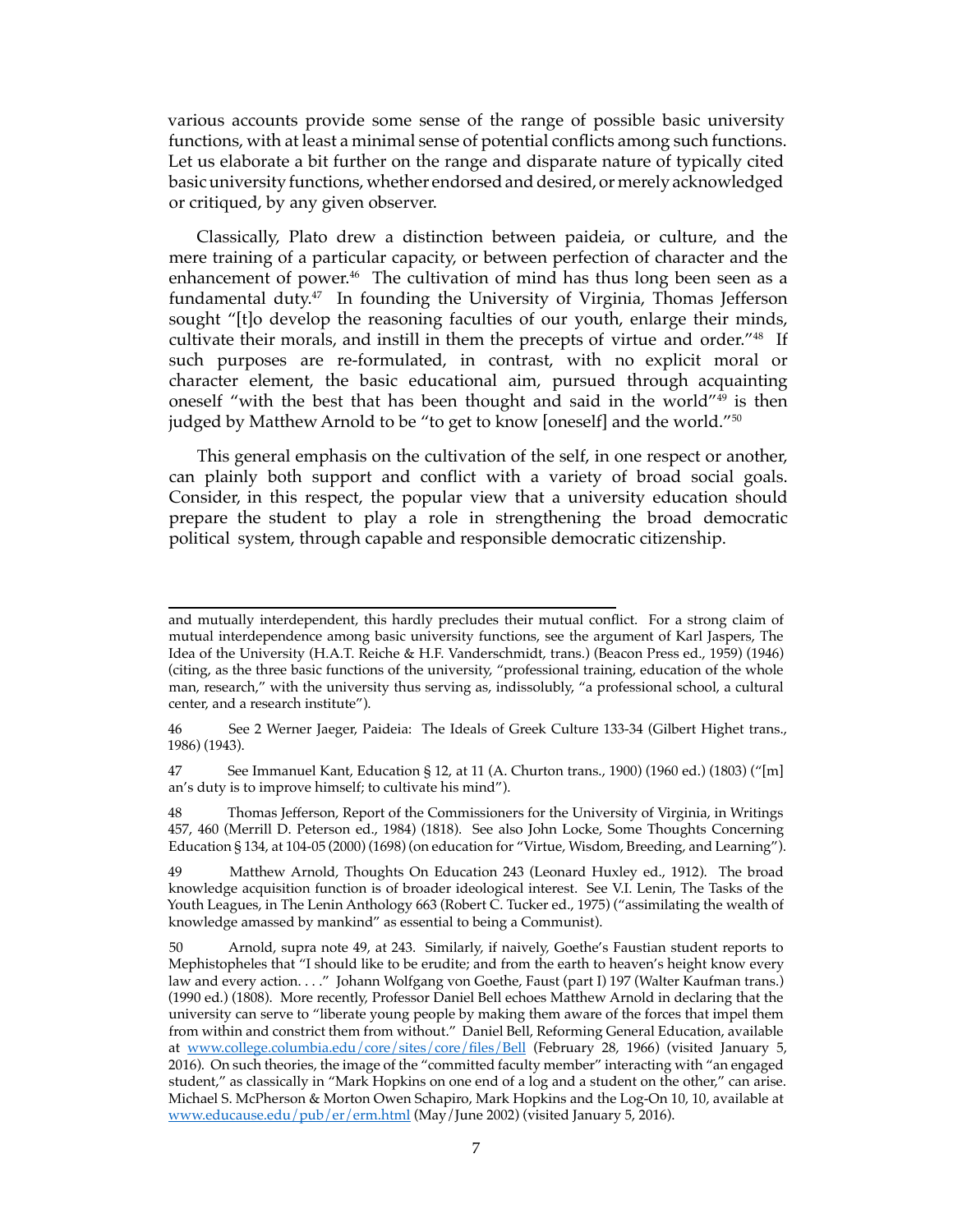Thus according to President Derek Bok, for example, today's universities provide not only various sorts of discoveries,<sup>51</sup> and trained, knowledgeable professionals, $52$  but the developed capacity to "strengthen our democracy by educating its future leaders; preparing students to be active, knowledgeable citizens; and offering informed critiques of government programs and policies."<sup>53</sup> A university's emphasis on social justice could be encompassed hereunder. More concisely, President Robert M. Hutchins argued that "[t]he college . . . meets the needs of society indirectly by making some contribution toward the formation of good citizens."<sup>54</sup>

Democratic citizenship is thus typically assumed to be not simply a matter of directly supporting the current operations of the established political system. The university may also be thought to serve the purpose of providing critique.<sup>55</sup> Again, this could encompass a university's social justice mission. On such a view, the university may "serve the public culture by asking questions the public doesn't want to ask, investigating subjects it cannot or will not investigate, and accommodating voices it fails or refuses to accommodate."<sup>56</sup>

The university thus need not be seen as invariably endorsing or reinforcing all important aspects of the broader society, even if that society invests in, financially sustains, attempts to guide, and crucially depends upon various aspects of university functioning. The university's manifold relationships with the broader society's politics, economy, social justice practices, and culture will inevitably be contested, both on campus, and between the campus and elements of the broader society.

A bit more concretely, writers such as Dean Anthony Kronman have more specifically suggested that among the "non-economic contributions"<sup>57</sup> made by contemporary

54 Robert M. Hutchins, The College and the Needs of Society, 3 J. Gen. Educ. 175, 181 (1949). See also id. at 179 (on the university function of encouraging thoughtful citizenship).

55 See Bok, supra note 51 at 1. There may, however, turn out to be a sort of long-term contradiction between promoting the value of democracy, even on pragmatic grounds, and academically popular skeptical approaches to metaethics, freedom and autonomy, the dignity of the person, and materialism.

<sup>51</sup> See Derek Bok, Higher Education in America 1 (rev. ed., 2015).

<sup>52</sup> See id.

<sup>53</sup> Id. See also Richard Arum & Josipa Roksa, Academically Adrift: Limited Learning on College Campuses 31 (2011) ("[r]egardless of economic competitiveness, the future of the democratic society depends upon educating a generation of young adults who can think critically, reason deeply, and communicate effectively").

<sup>56</sup> Louis Menand, The Marketplace of Ideas 158 (2010). More elaborately, but outside the formal academic setting, see Plato, Apology, in Five Dialogues 21, 34 (John M. Cooper, trans.) (2d ed., 2002) (~399 BCE) ("gadfly" metaphor). Within official academia, see Report of the Committee on Freedom of Expression at Yale (Woodward Report) (December 23, 1974), available at [http://](http://yalecollege.yale.edu/faculty-staff/faculty/policies-reports) [yalecollege.yale.edu/faculty-staff/faculty/policies-reports](http://yalecollege.yale.edu/faculty-staff/faculty/policies-reports) (visited January 15, 2016) (re the right to "challenge the unchallengeable").

<sup>57</sup> Anthony T. Kronman, Education's End: Why Our Colleges and Universities Have Given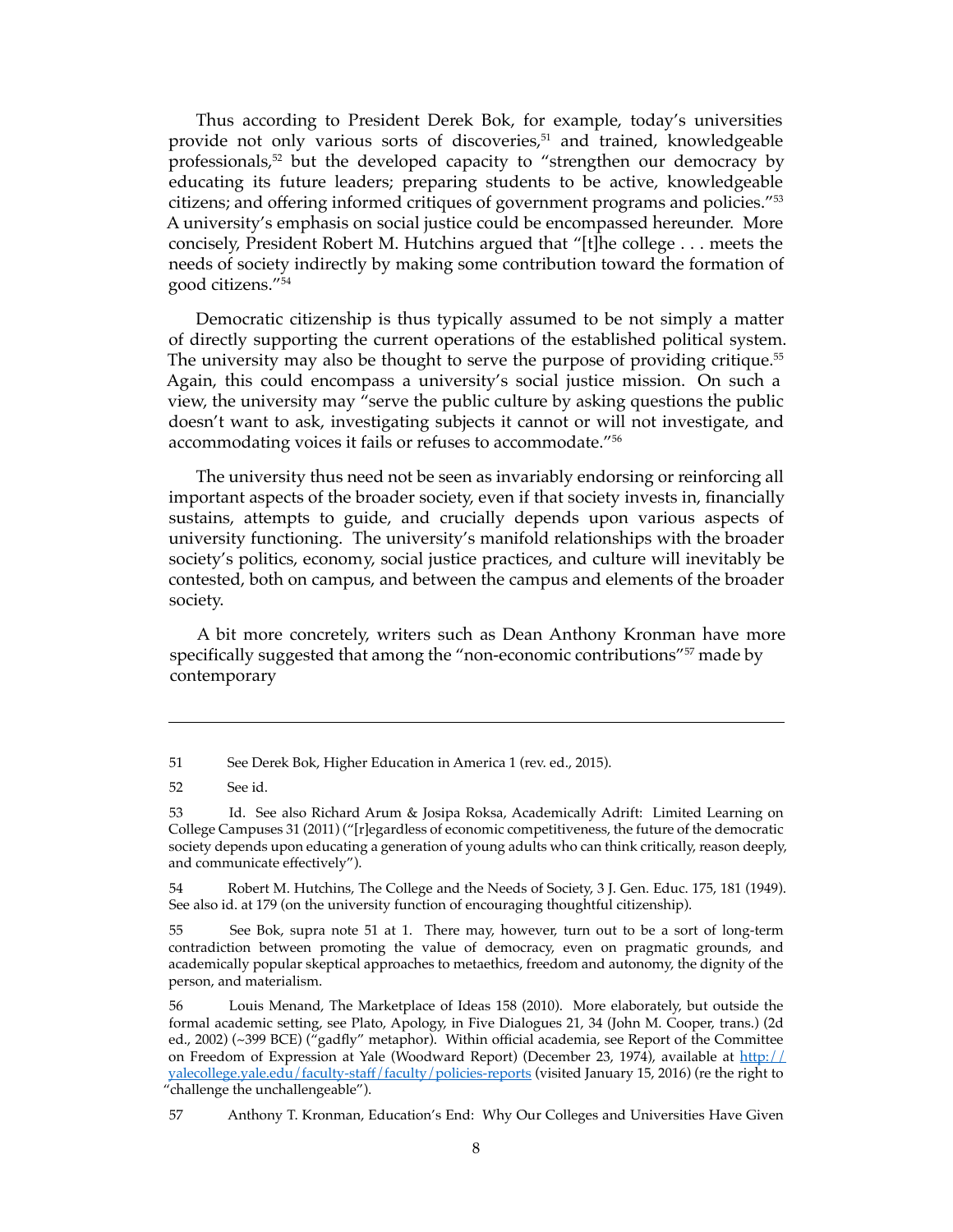universities is "the cultivation of habits of respectfulness and tolerance on which responsible citizenship in a democracy depends."<sup>58</sup> The quality of tolerance is then linked with the potentially distinct virtue of open-mindedness.<sup>59</sup>

Finally, but arguably of greatest importance, one might look for basic university functions, and for elemental conflicts therein, as well in the realm of social and economic production and stratification. The university may to one degree or another reflect a pre-existing status hierarchy, $60$  or may help to determine and perhaps legitimize, reproduce, and solidify a status hierarchy.61 As to any of these university functions, one might again be supportive, indifferent, or critical. $62$ 

In any event, the contemporary university clearly operates as a linkage, of whatever sort, between future employees, civil servants, and entrepreneurs, and their actual post-university social and economic opportunities, niches, and outcomes.63 American universities of a century ago accommodated perhaps a mere five percent of the college age population. $64$  Today, the figure is closer to 60 percent.<sup>65</sup> These figures suggest the possibility, if not the fulfilment, of a university's catalyzing the social and economic mobility of groups historically underrepresented within the various professions.<sup>66</sup>

It is certainly possible, though, to support nearly any program of mobility,

60 See, e.g., Daniel Bell, About the Reforming of General Education, 37 Am. Scholar 401, 401 (1968). See also Antonio Gramsci, Selections From the Prison Notebooks 26 (Quintin Hoare & Geoffrey Nowell Smith, trans.) (1971 ed.) (~1930).

61 See Bell, supra note 60, at 401. For brief discussion in a much broader educational context, see Antonio Gramsci, The Antonio Gramsci Reader chs. II, X (David Forgacs ed., 1988).

62 See, e.g., Bell, supra note 60, at 401.

63 Henry Giroux argues that "the university is gradually being transformed into a training ground for the corporate workforce." Henry A. Giroux, On Critical Pedagogy 112 (2012 ed.). See also Peter J. Stokes, Higher Education and Employability: New Models For Integrating Study and Work (2015). Debates as to how universities perform this function, and their efficiency in doing so, are secondary to whether or the degree to which the universities should serve such a function. For a critique, see Joseph Arum & Josipa Roksa, Aspiring Adults Adrift (2014).

64 See Faust, supra note 39, at 2.

65 See id. Earlier, Clark Kerr had noted the "transition from elite to mass access to universal access higher education," however incomplete or contested the transition. Clark Kerr, Higher Education: Paradise Lost?, 7 Higher Educ. 261, 266 (1978). See also Collini, supra note 57, at 41.

66 See, e.g., Collini, supra note 57, at 92 (2012). On some scale, such a function has of course long been undertaken by historically black college and universities. For background, see the contributions to Historically Black College and Universities (Charles L. Betsy, ed.) (2008).

Up on the Meaning of Life 38 (2007). See also Stefan Collini, What Are Universities For? 87 (2012) (beyond today's "semi-marketized, employment-oriented institutions, there remains a strong popular desire that they should, at their best, incarnate a set of 'aspirations and ideals' that go beyond any form of economic return").

<sup>58</sup> Kronman, supra note 57, at 38.

<sup>59</sup> Id. See also Andrew Delbanco, College: What It Was, Is, and Should Be 3 (2011 ed.) (arguing that colleges should promote, among other personal qualities of mind, "[a] willingness to imagine experience from perspectives other than one's own") (to which one might add the underlying capacity to do so, with some degree of fidelity).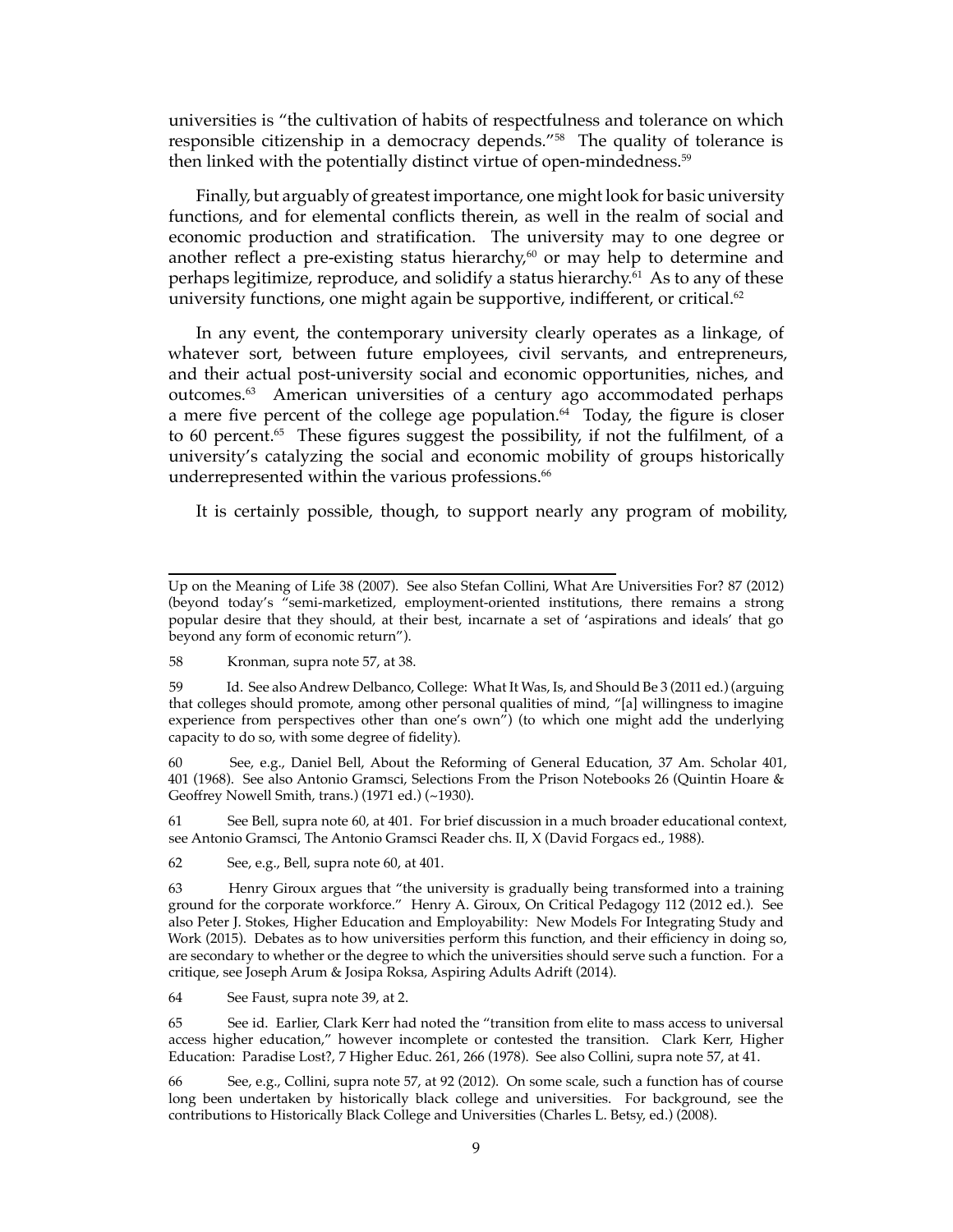opportunity, and equality $67$  without broadly endorsing contemporary university practices in that regard, let alone judging such practices to be central to the fundamental purposes of the university. Consider in this regard the uncompromising language of philosopher Alasdair MacIntyre:

The aim of a university education is not to fit students for this or that particular profession or career, to equip them with theory that will later on find useful application to this or that form of practice. It is to transform their minds, so that the student becomes a different kind of individual, one able to engage fruitfully in conversation and debate, one who has the capacity for exercising judgment, for bringing insights and arguments from a variety of disciplines to bear on particular complex issues.<sup>68</sup>

Thus there is, as Robert M. Hutchins noted, "a conflict between one aim of the university, the pursuit of truth for its own sake, and another which it professes too, the preparation of men and women for their life work."69 Hutchins also contrasts his favored conception of the university as "a center of independent thought"70 with, respectively, conceptions of the university as "service-station,"<sup>71</sup> "public-entertainment,"72 and "housing-project."73 Each of these latter conceptions exercises some contemporary influence, and thereby exacerbates the functional contradictions of the university.

However we choose to classify the various basic functions and purposes of the university, we are left with potential conflicts and practical contradictions. Consider together the incomplete and overlapping census of basic university functions above: learning and research; $74$  anti-discrimination; $75$  providing

70 Robert M. Hutchins, The Freedom of the University, 61 Ethics 95, 104 (1951).

71 Id.

72 Id.

74 See supra note 21 and accompanying text.

75 See supra note 26 and accompanying text.

<sup>67</sup> For an inventory of fundamental approaches to the idea of distributional equality, see R. George Wright, Equal Protection and the Idea of Equality, 34 L. & Inequality 1 (2016).

<sup>68</sup> Alasdair MacIntyre, God, Philosophy, Universities 147 (2009) (at this point largely endorsing the perspective of John Henry Newman). One could certainly argue that these are among the qualities that promote long-term success in business and the professions. If the Newman-MacIntyre approach is pressed to an extreme, it becomes transformed into the claim that "the distinguishing mark of universities, as opposed to other institutions of further and higher education, is their concern with knowledge and the pursuit of learning for their own sake, not for the sake of some external practical end." Graham, supra note 45, at 28 (discussing, rather than unequivocally endorsing, such a view).

<sup>69</sup> Robert Maynard Hutchins, The Higher Learning in America 33 (2009 ed.) (1936). Roughly this conflict was earlier articulated by Thorstein Veblen. See Thorstein Veblen, The Higher Learning in America 68 (Richard F. Teichgraber ed., 2015) (1918) (noting the conflict between "the needs of the higher learning and the demands of business enterprises"). See also Christopher Dawson, The Crisis of Western Education 149 (2010 ed.) (1961) (the modern technological order as requiring that university-level and general education be coordinated with the needs of business and industry).

<sup>73</sup> Id. The expansion of these latter functions is ascribed by Hutchins to the need, or the temptation, "to get money." Id.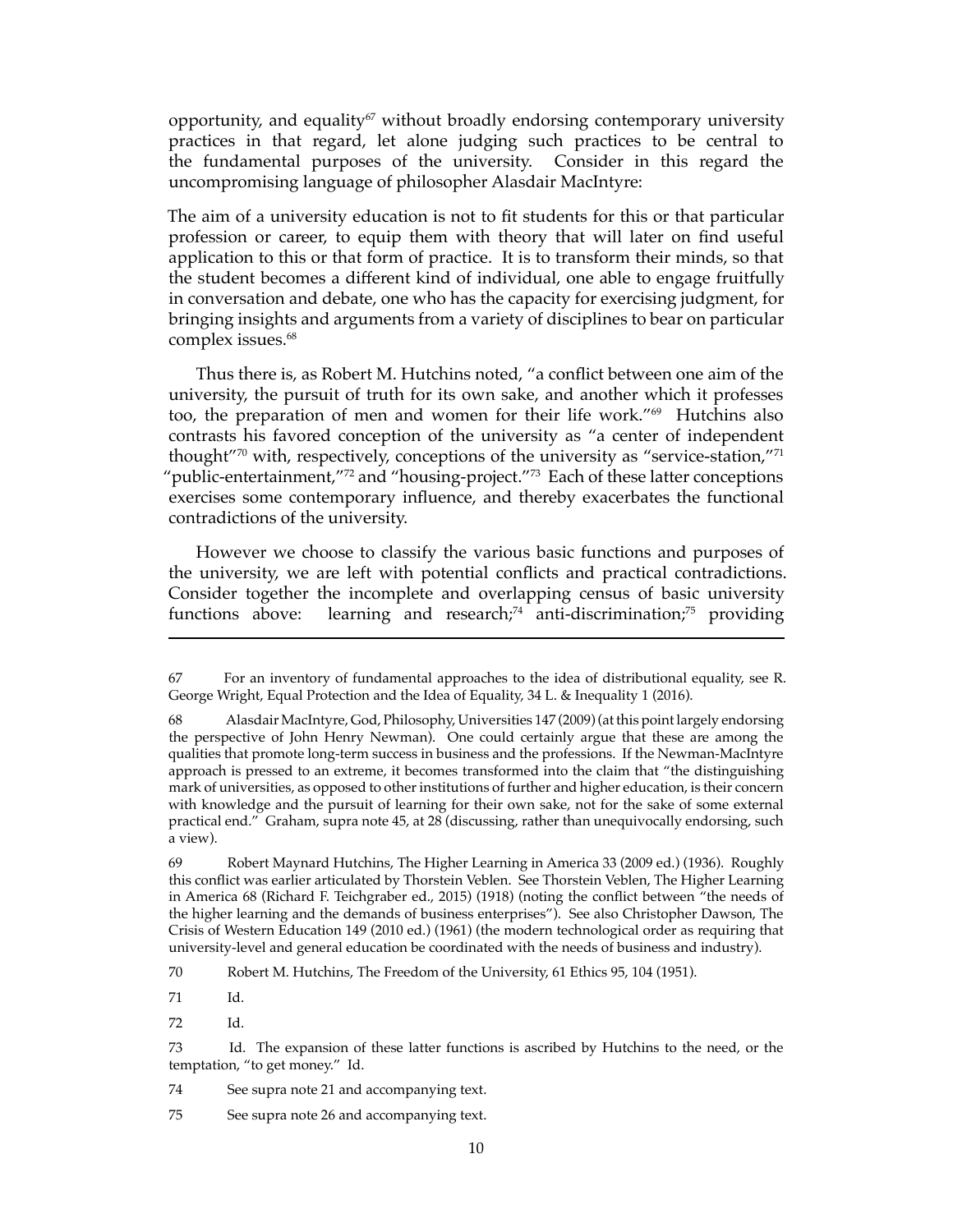educational opportunities and making societal contributions;<sup>76</sup> advancement of knowledge;<sup>77</sup> freedom of expression and communication;<sup>78</sup> promoting economic growth;<sup>79</sup> disinterested scholarship; $80$  serving as societal critic; $81$ moral cultivation of the students;<sup>82</sup> professional training;<sup>83</sup> preparation for competent democratic citizenship; $84$  reflecting or determining status and opportunity hierarchies or promoting social mobility;  $85$  and fundamental personal transformation.<sup>86</sup>

The potential for conflict within, as well as among, any such set of university functions is clear enough in general, and almost equally clearly in the more particular area of campus speech. If there were to be any hope of wringing harmony out of conflict, the likeliest possibility would seem to be through emphasizing the concept, briefly alluded to above,<sup>87</sup> of community. But as we shall now see, the idea of community actually contributes more to the intractability of the problems of campus speech than it does to their consensual resolution.

### **III. Community, University Function,and Campus Speech**

The linkages between various forms and senses of community and the university are multiple, and in some respects contested. The most basic such linkages may be at the level not precisely of the functions of a university, but of the very definition of a university. Thus it has been variously argued that the university is a community;<sup>88</sup> that it is an aggregate of multiple or diverse communities;<sup>89</sup> that the university aspirationally should be a community, whether that ideal is

- 78 See supra note 34 and accompanying text.
- 79 See supra note 40 and accompanying text.
- 80 See supra note 42 and accompanying text.
- 81 See supra note 43 and accompanying text.
- 82 See supra note 48 and accompanying text.
- 83 See supra note 52 and accompanying text.
- 84 See supra note 53 and accompanying text.
- 85 See supra notes 60-61 and accompanying text.
- 86 See supra notes 66-68 and accompanying text.

<sup>76</sup> See supra note 31 and accompanying text.

<sup>77</sup> See supra note 33 and accompanying text.

<sup>87</sup> See supra text accompanying notes 35-37. For a sense of a possible conjunction of the general pursuit of knowledge with an individually or collectively experienced imaginative zest and excitement therein, see Alfred North Whitehead, Universities and Their Function (1927), available at <http://la.utexas.edu/users/hcleaver/33OT> (visited February 21, 2016).

<sup>88</sup> See infra notes 93-98 and accompanying text.

<sup>89</sup> See infra note 101 and accompanying text.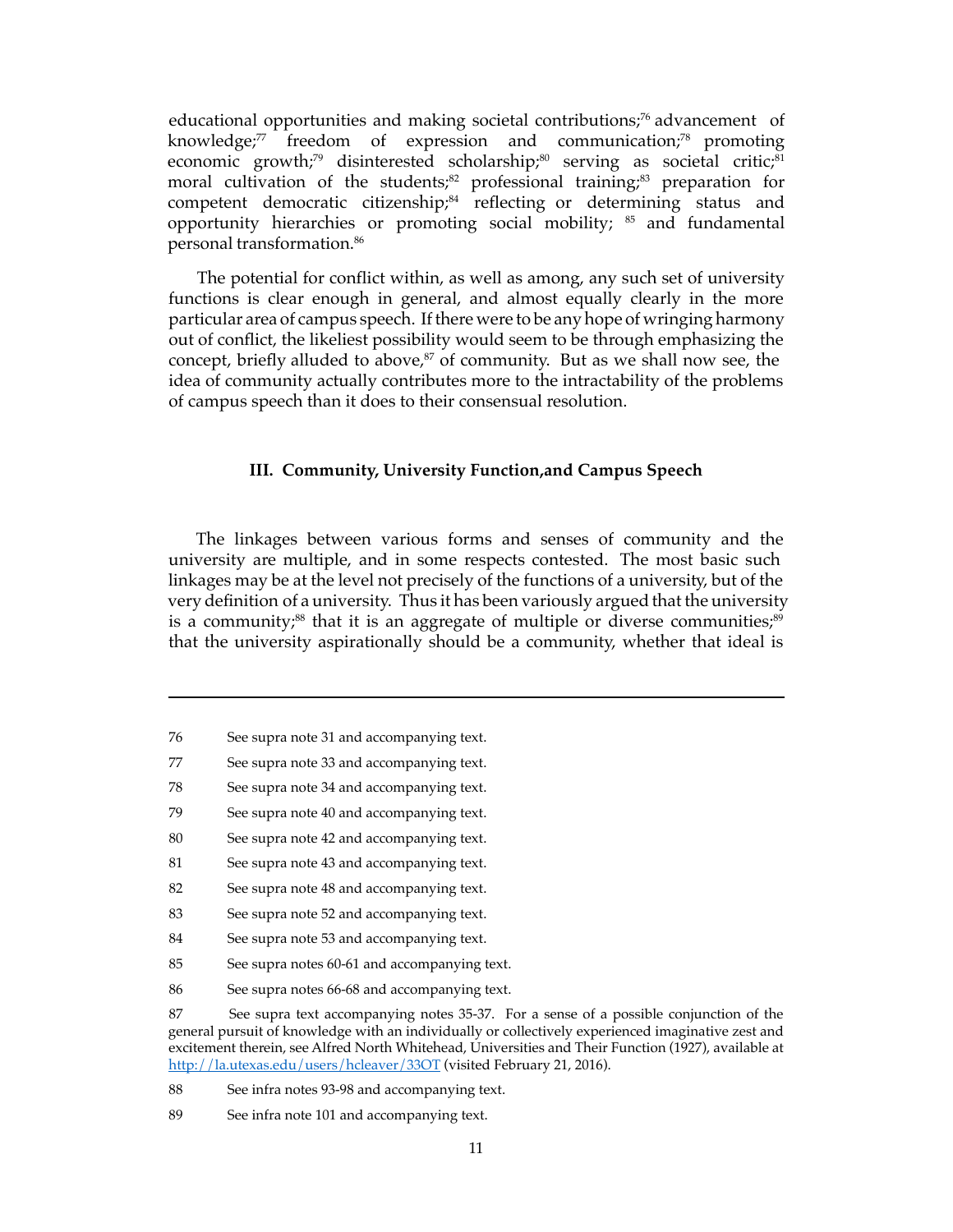realized in practice or not;<sup>90</sup> that the experience of university community should be optional; $91$  and that the university should promote some form of community in the broader society beyond the campus boundaries.<sup>92</sup> The very idea of community and disputes over the nature of the university thus open the possibility of multifront conflict, as much as to harmony.

At the level of language itself, the word 'college' refers to an association, if not to a genuine community.<sup>93</sup> From the beginning, the university amounted to "an association of masters and scholars leading the common life of learning."94 It is thus natural to think of the traditional, geographically localized,<sup>95</sup> non-cyber university as a community,<sup>96</sup> and perhaps in particular as a community of scholars,  $97$  however broadly or narrowly defined.<sup>98</sup> Ironically, it is also natural, but distinctly different, to think of community as an aspirational ideal toward which the university ought to strive,<sup>99</sup> or even of the university residential or scholarly community as a model community for emulation on much larger scales.<sup>100</sup>

- 90 See infra note 99 and accompanying text.
- 91 See infra notes 109, 112 and accompanying text.
- 92 See infra note 100 and accompanying text.

93 See Robert S. Rait, Life in the Medieval University 5 (Forgotten Books ed., 2015) (Cambridge Univ. Press ed., 1918) (1912). The classic distinction between a mere association and a genuine community is elaborated in Ferdinand Tonnies, Community and Society [Gemeinschaft und Gesellschaft] 226-32 (Charles P. Loomis trans.) (Dover ed., 2002) (1887). Very roughly, this distinction gestures at differences between family and small village life on the one hand and city life on the other. See id. For some relevant contemporary developments, see Marc J. Dunkelman, The Vanishing Neighbor: The Transformation of American Community (2014); Robert D. Putnam, Bowling Alone: The Collapse and Revival of American Community (2000).

94 Charles Homer Haskins, The Rise of Universities 24 (1965 ed.) (1923). See also Clark Kerr, The Uses of the University 1 (1964) ("[t]he university started as a single community -- a community of masters and students"); Jacques Barzun, The American University 244 (2d ed. 1993) (1968).

95 Thus one might decline to think of, say, the University of California system, or the California State University system, as a whole, as genuine communities. See Daniel Bell, About The Reforming of General Education, 37 Am. Scholar 401, 403 (1968).

96 See, e.g., Ellen Condliffe Lagemann & Harry Lewis, Renewing the Civic Mission of American Higher Education, in What Is College For?: The Public Purpose of Higher Education 9, 11 (Ellen Condliffe Lagemann & Harry Lewis eds., 2012) ("[c]ollege are communities"). See also Healy v. James, 408 U.S. 169, 171 (1972) (referring to "the academic community" in the context of potential tradeoffs among free expression and campus orderliness and non-disruption).

97 See, e.g., Michael Oakeshott, The Idea of a University, available at  $www.cse.cuhk.edu.hk/$ [irwin.king 23,](http://www.cse.cuhk.edu.hk/irwin.king%2023) 24 (originally published 1950) ("a university . . . is a corporate body of scholars, each devoted to a particular branch of learning: what is characteristic is the pursuit of learning as a cooperative enterprise. . . . A university . . . is a home of learning") (emphasis added); Simon, supra note 33, at 1 ("Michigan State University is a community of scholars whose members include its faculty, staff, students, and administrators").

98 See Simon, supra note 33, at 1.

99 See Robert Paul Wolff, The Ideal of the University 127 (1969) ("[t]he ideal university . . . is a community of learning") (emphasis in the original). Professor Wolff elaborates: "a university ought to be a community of persons united by collective understandings, by common and communal goals, by bonds of reciprocal obligation, and by a flow of sentiment which makes the preservation of the community an object of desire, not merely a matter of prudence or a command of duty").

100 Howard Gardner, Discussion, in William G. Bowen, Higher Education in the Digital Age 97,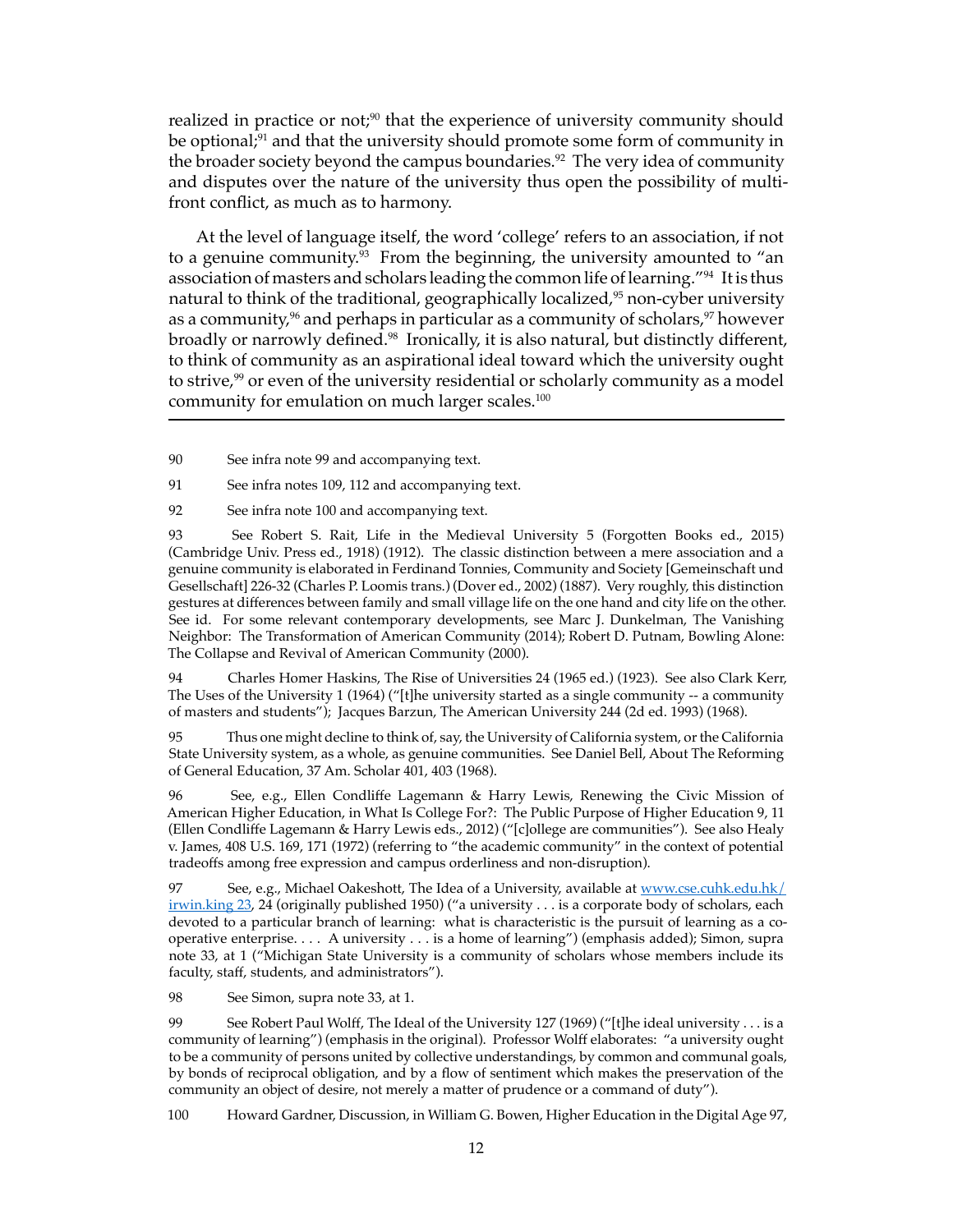The potential for conflicting impulses in free speech cases begins to emerge, however, if we believe that the university, whether itself a community or not, encompasses a plurality of communities,<sup>101</sup> perhaps for quite distinct purposes. Even if the various campus communities are somehow "nested,"<sup>102</sup> or perhaps otherwise related, there can be no guarantee of harmony<sup>103</sup> of purposes among the various constituent campus communities.

At the level of the university itself, and of its various constituent communities, meaningful community typically requires "people of like purpose."<sup>104</sup> The members must share, in the words of John Dewey, "aims, beliefs, aspirations, knowledge -- a common understanding."<sup>105</sup> Thus 'community' refers to both a distinct kind of group, and to one or more qualities shared by the group members.<sup>106</sup> In the educational context, there may thus be "a common zeal"<sup>107</sup> for "a common pursuit."<sup>108</sup>

Absolute and exceptionless commitment to the broader university community, however, may not be desirable,<sup>109</sup> and is in any event not widely in evidence. One element of campus multiculturalism could be described as promoting "safe harbor"<sup>110</sup> communities of various sorts, within, but quite distinct from, a broader campus community. The meaning of 'safety' itself may vary as among campus groups. On occasion, the university may seek undue homogeneity in values and in priorities, in the name of furthering the overall campus community. But

104 Barzun, supra note 94, at 244.

105 John Dewey, Democracy and Education 4 (Dover ed., 2004) (1916).

106 See Robert Paul Wolff, The Poverty of Liberalism 163 (1968).

107 R.S. Peters, Ethics and Education 58 (1966).

108 Id.

<sup>100 (2014</sup> ed.). For the importance of community in the broader societal context, see Robert A. Nisbet, The Quest For Community 30 (1973 ed.) (1953).

<sup>101</sup> See Kerr, supra note 94, at 1 ("[t]oday the large American university is . . . a whole series of communities and activities"). See also the distinct sense in which each classroom, or more literally each particular class, is or can be itself a genuine community, as outlined in bell hooks, Teaching to Transgress: Education as the Practice of Freedom 8 (1994).

<sup>102</sup> This term is adapted from John D. Inazu, Virtual Assembly, 98 Cornell L. Rev. 1093, 1096 (2013).

<sup>103</sup> Consider, by possible contrast, the community constituted by the well-functioning symphony orchestra, as briefly elaborated in Ronald Dworkin, Liberal Community, 77 Cal. L. Rev. 479, 493 (1989).

<sup>109</sup> See Jaroslav Pelikan, The Idea of the University: A Re-Examination 65 (1992) ("[i]t is not an inconsistency to insist that the healthiest community . . . is one in which scholars are not obliged to be in the community incessantly, and therefore that one of the functions of the community of scholars is to protect the right and need of the scholars in the community to be by themselves") (or, presumably, within some sub-community).

<sup>110</sup> See Jim Sidanius, et al., Ethnic Enclaves and the Dynamics of Social Identity on the College Campus: The Good, the Bad, and the Ugly, 87 J. Personality & Social Psych. 96, 96 (2004). The university has long been thought of as a safe or protective space in other respects. See Collini, supra note 57, at 56.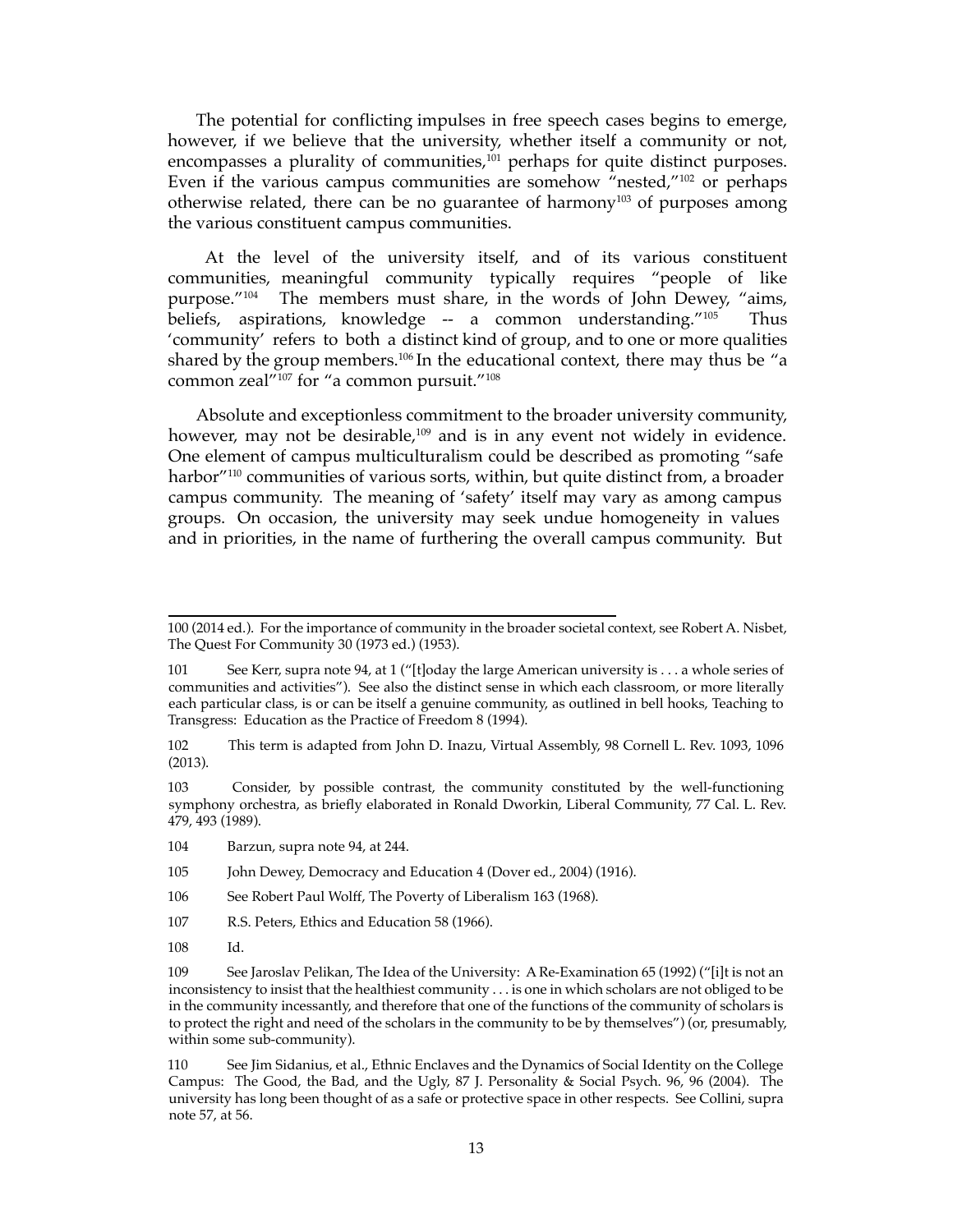insufficiently informed universalism can inadvertently depreciate some nested campus cultures.111 The broader campus community may or may not actually be strengthened, over time, in such cases.

What is clear, in such cases, is the potential conflict between visions of the overarching university community and the self-perceived interests of one or more perhaps mutually quite distinct constituent campus communities. The university community may thus be called upon to acknowledge the differences between a constituent community's defensive, protective, partial withdrawal from the broader campus community, and the inadvertently or insensitively imposed isolation, burdening, or exclusion of that constituent community.<sup>112</sup>

Crucially, there are inherent contradictions between the broadly encompassing campus community's functioning as a space for robust and uninhibited expression and debate generally, $113$  even on sensitive social issues, and as a space in which responsible consideration and accommodation are broadly exercised on behalf of all members of the campus community, $114$  including those distinctly representing diverse societally subordinated communities.

These contradictions among presumably basic university functions help to account for the unresolvability of a substantial number of campus speech problems. Actually, these contradictions, when manifested in campus speech contexts, exemplify an even broader and more fundamental contradiction among basic university functions: the inescapable conflict between the uninhibited pursuit of knowledge and truth, as variously as those notions may currently be envisioned, $^{115}$ and the university's obvious need to somehow act, authoritatively, officially, and uniformly, on the basis of such knowledge and truth, or approximations thereto, as the university currently believes itself to possess.<sup>116</sup>

113 See supra notes 25, 33, 34, 69, 70 and accompanying text.

114 See supra notes 26, 58, 96, 99, 110 and accompanying text. Consider also the implications for this conflict of classifying the promotion of social justice and broad sustainability as genuinely basic university functions.

115 For a sense of the disparate contemporary understandings of the very idea of truth, see, e.g., Timothy M. Mosteller, Theories of Truth: An Introduction (2014); Truth (Oxford Readings in Philosophy) (Simon Blackburn & Keith Simmons eds., 1999).

<sup>111</sup> See, e.g., Roderick A. Ferguson, The Re-Order of Things: The University and Its Pedagogy of Minority Differences 81 (2012).

<sup>112</sup> See Sidanius, supra note 110, at 96; Pelikan, supra note 109, at 65. Concisely put, uninhibited debate may well not be fully compatible with an assumed pre-existing genuine campus community. The University of Chicago appears to endorse the former, even at some cost in the latter, but then registers a number of function-based exceptions to that endorsement. See Report of the Committee on Freedom of Expression, available at <http://provost.uchicago.edu/FOECCommitteeReport.pdf> (2015) (visited January 15, 2016). For a similar stance, see the Princeton University Faculty Statement, available at [www.princeton.edu/main/news/archive](http://www.princeton.edu/main/news/archive) (April 7, 2015) (visited January 15, 2016).

<sup>116</sup> It is certainly possible to argue that at least some theories of knowledge or truth are not themselves neutral with regard to the values, aims, interests, and priorities of minority communities on campus. If so, then to whatever degree a given campus reflects such theories, there is the possibility of either reduced or enhanced conflict between the uninhibited pursuit of truth, and the values and interests of minority campus communities. This Article will not, however, assume that concrete political, moral, or cultural implications are genuinely built into any popular theory of truth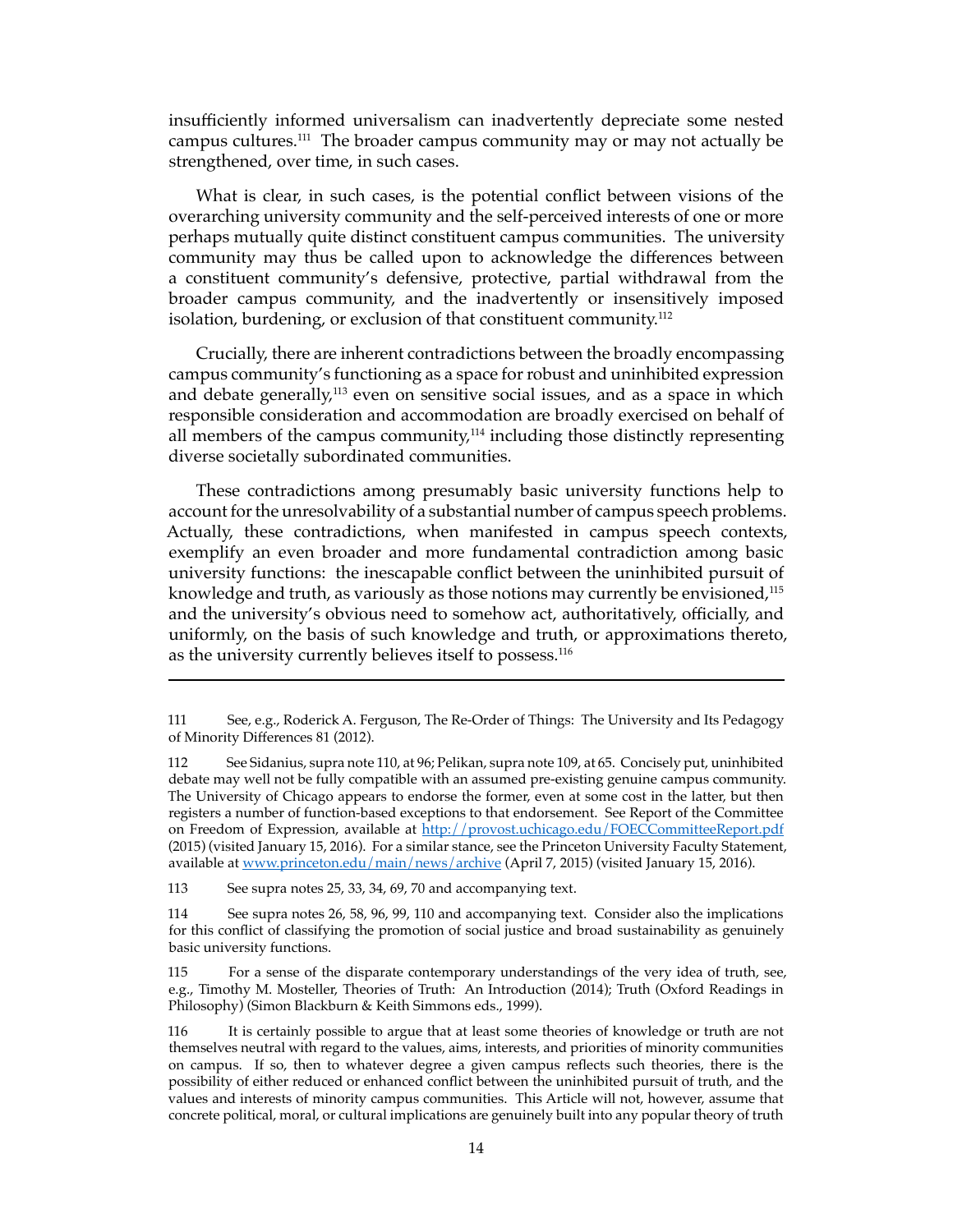The university, in a phrase, cannot always defer action in the hope of obtaining a better perspective through yet further pursuit of the truth. And in campus speech contexts, the free pursuit of truth -- at least from the perspective of willing speakers and listeners  $-$  must inevitably remain distinct<sup>117</sup> from the responsible exercise of that freedom, from the perspective of various other campus community groups and members.118

## **IV. Plurality of Basic University Function and the Problem of Hostile Speech On Campus**

Crucially because the university<sup>119</sup> has some more or less familiar if contested set of basic functions, campus speech in general, and hostile, offensive, or injurious speech on campus<sup>120</sup> in particular, pose distinctive issues. In the latter kinds of

118 For present purposes, we set aside the otherwise increasingly important question of who is to count, in the first place, as a member of any relevant campus community. This question notably arises in the context of students whose connection with the physical or residential university campus is largely or entirely virtual, or online, and in the context of the increasing percentages of adjunct and temporary faculty, whose connection to any particular campus may in some respects be attenuated.

On the general question of virtual or remote college-level education, see, e.g., Nannerl O. Keohane, Higher Education in the Twenty-First Century: Innovation, Adaptation, Preservation, 46 PS: Political Science & Politics 102, 103 (2013); Frank B. McCluskey & Melanie L. Winter, Academic Freedom in the Digital Age, 22 On the Horizon 136, 127 (2014). See also Jonathan Haber, MOOCs (2014). On the role of adjunct or contingent faculty, see House Committee on Education and the Workforce Democratic Staff, The Just-in-Time Professor, available at [www.mpsanet.org/portals](http://www.mpsanet.org/portals) (January, 2014) (visited January 15, 2016); Noam Chomsky, How America's Great University System Is Being Destroyed (February 28, 2014), available at [www.alternet.org/corporate-accountability](http://www.alternet.org/corporate-accountability-and-workplace/chomsky)[and-workplace/chomsky](http://www.alternet.org/corporate-accountability-and-workplace/chomsky) (visited January 15, 2016); Delbanco, supra note 59, at 4-6.

119 Again, we do not herein emphasize the differences between public and private universities, or other differences within each of these categories. See supra note 1.

120 We also set aside here questions of the increasingly murky, and as yet largely judicially unresolved, boundaries between on-campus and off-campus, but directly campus-related, speech. For a sense of some of the options at the pre-university level, see, e.g., Bell v. Itawamba Cnty. Sch. Bd., 799 F.3d 379 (5th Cir. 2015) (en banc); Wynar v. Douglas Sch. Dist., 728 F.3d 1062 (9th Cir. 2013); Kowalski v. Berkeley Cnty. Schs., 652 F.3d 565 (4th Cir. 2011); J.S. ex rel. Snyder v. Blue Mt. Sch. Dist., 650 F.3d 915 (3d Cir. 2011) (en banc); Layshock v. Hermitage Sch. Dist., 650 F.3d 205 (3d Cir. 2011) (en

or knowledge. For broader discussion, see Simon Blackburn, Truth: A Guide (2007).

<sup>117</sup> The campus cultural contradiction between freedom of inquiry and responsibility in inquiry is not resolved merely by rhetorically pairing the ideas of freedom and responsibility conjunctively. See, e.g., Pelikan, supra note 109, at 58, 65. For an extended argument for supplementing and tempering a speaker's freedom of expression with the values of civility, self-restraint, and respect, see Edward Shils, The Virtue of Civility: Selected Essays on Liberalism, Tradition, and Civil Society (Steven Grosby, ed.) (1997). See also Cheshire Calhoun, The Virtue of Civility, 29 Phil. & Pub. Aff. 251 (2000), and more broadly, the concept of a conversation, as developed in Sherry Turkle, Reclaiming Conversation: The Power of Talk in a Digital Age (2015). The idea of a genuine conversation might in turn be linkable to the idea of genuinely discursive public decision making, as in Jurgen Habermas, Moral Consciousness and Communicative Action (Christian Lenhardt & Shierry Weber Nicholsen trans., 1990) (1983).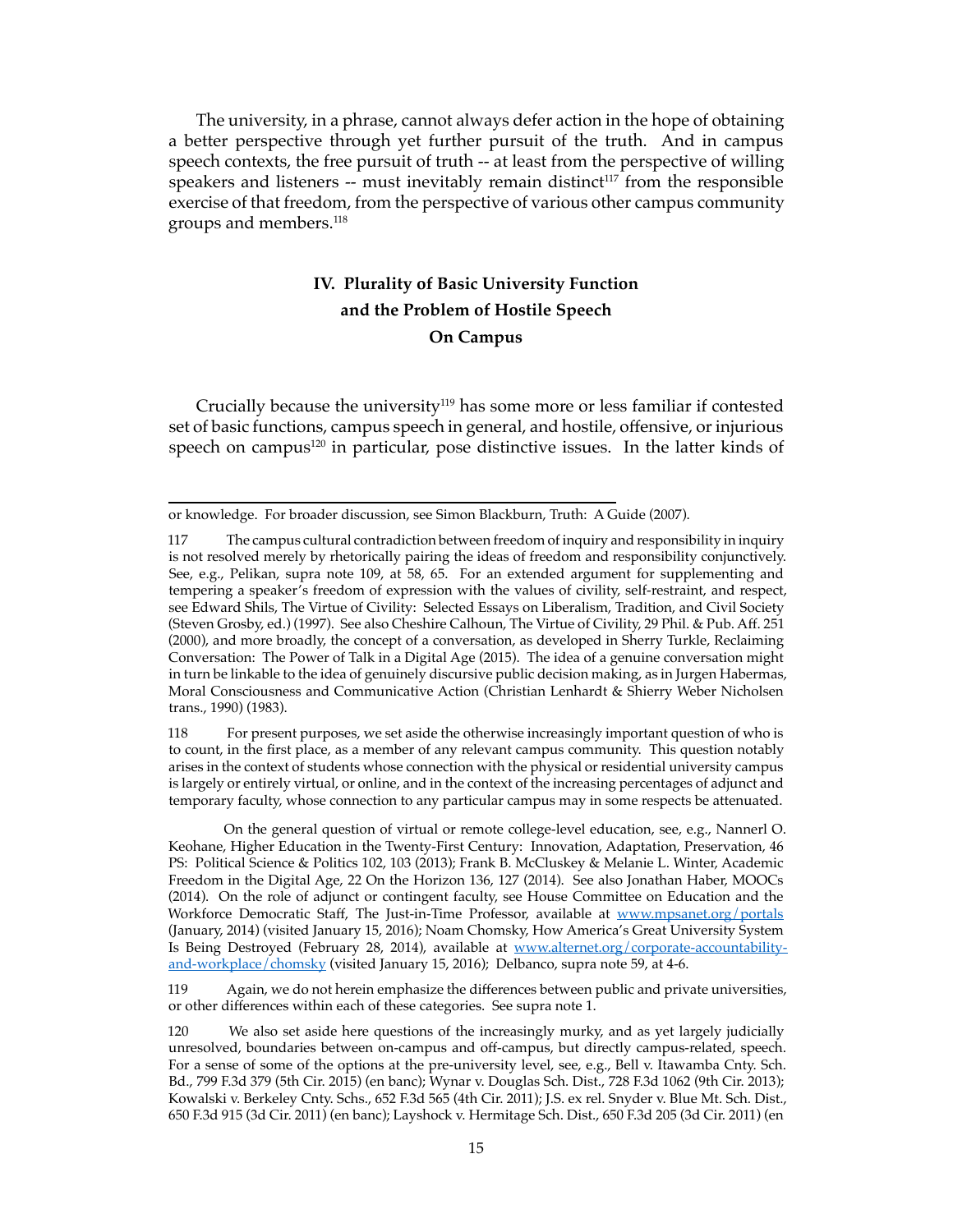cases, irreconcilable conflicts among arguably basic university functions largely drive the conflicts in any observer's preferred case analyses and outcomes.

Consider in particular the problem of on-campus resort to invidious group identity epithets. Even in the broader society, there is at least some impulse to conclude that "such utterances are no essential part of any exposition of ideas, and are of such slight social value as a step to truth that any benefit that may be derived from them is clearly outweighed by the social interest in order and morality."<sup>121</sup> This impulse would suggest that such epithet speech should not be considered constitutionally protected speech, or perhaps even as speech at all in the sense relevant to constitutional purposes. One might thus conclude that "[r]esort to epithets or personal abuse is not in any sense communication of information or opinion safeguarded by the Constitution. . . ."122

Such an approach might have a certain appeal in many contexts. With regard to hostile speech on university campuses in particular, it would not be difficult to link the Chaplinsky logic quoted above to one or more of the commonly cited basic university functions and purposes. It has thus been argued that the university prepares its students for tolerant, responsible democratic citizenship, and on some theories, even seeks to build character in certain respects, while embodying or at least striving for meaningful and mutually respectful community.<sup>123</sup> On such views, hostile epithet speech on campus seems contrary to basic university function and purpose.

Undeniably, though, there are other conceptions of basic university function that may fail to meaningfully address, or may reluctantly tolerate at the level of formal legal sanction, some instances of distinctly and overtly hostile speech on campus. Thus the university as bastion of free thought, free expression, the exploration of ideas, and of free communication, at least for some speakers and listeners;<sup>124</sup> the university as poser and prober of socially uncomfortable questions;125 and the university as generator, reflector, reinforcer, and replicator of status hierarchies $^{126}$ could all be brought to bear on the side of the legal toleration of hostile speech on campus.

These stark oppositions among arguably basic university purposes of course require some refinement. No single basic university function is monolithic and utterly unequivocal on all reasonable interpretations. Some basic university functions can be internally contradictory in their implications for campus speech.

banc); Doninger v. Niehoff, 527 F.3d 41 (2d Cir. 2008).

<sup>121</sup> Chaplinsky v. State, 315 U.S. 568, 572 (1942).

<sup>122</sup> Id. (quoting Cantwell v. Connecticut, 310 U.S. 296, 309 (1940)). More broadly, one might easily argue that some of the leading discussions of free and open discussion on campus are not at all logically committed to condoning the use of vulgar epithets. Consider, in this context, e.g., John Henry Newman, supra note 23, at 473.

<sup>123</sup> See supra notes 26, 35-37, 48, 53-54, 58, 88-90, 93-99 and accompanying text.

<sup>124</sup> See, e.g., supra notes 25, 34, 70 and accompanying text.

<sup>125</sup> See supra note 56 and accompanying text.

<sup>126</sup> See supra note 60 and accompanying text.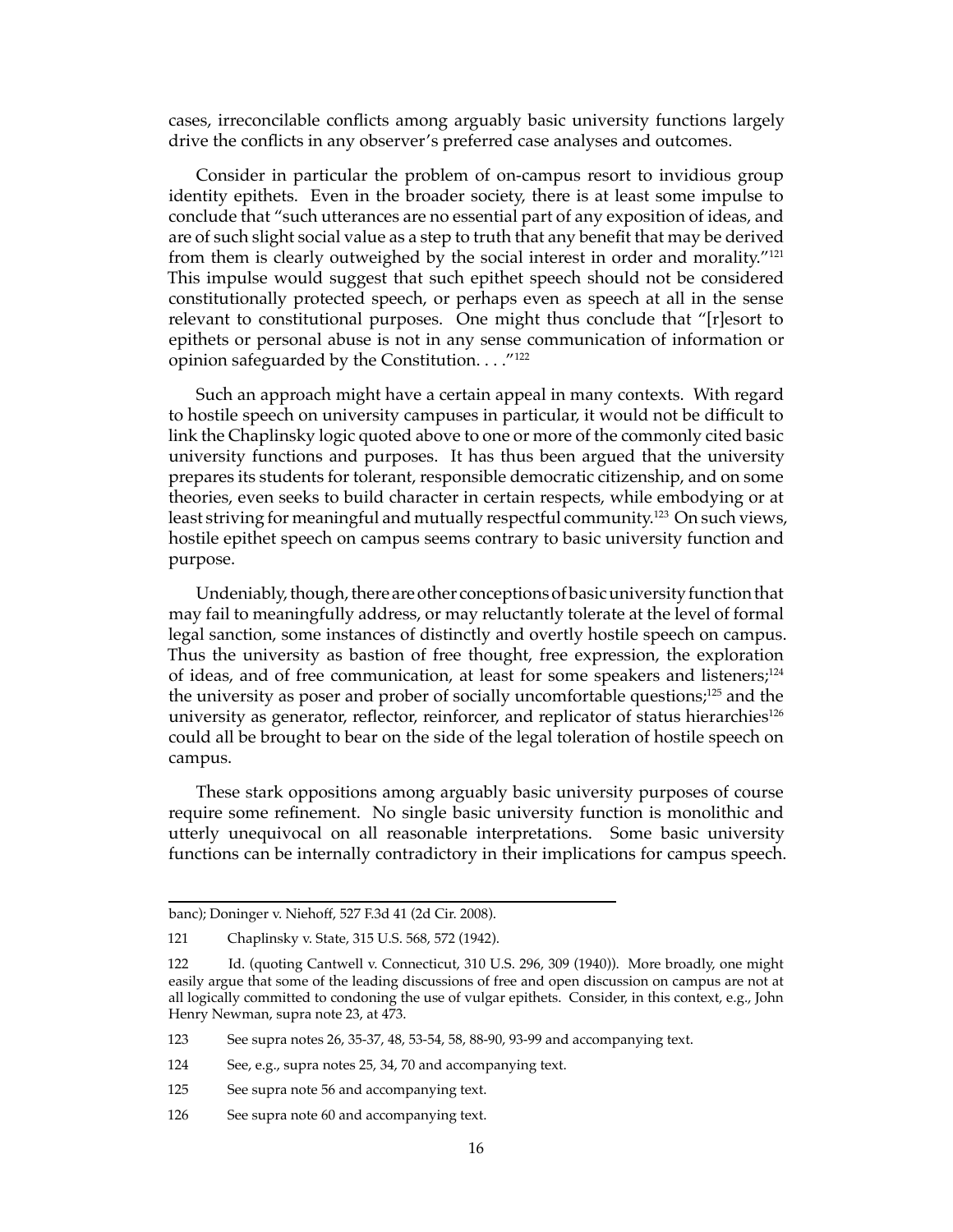Thus one might well argue that some instances of hostile campus speech can suppress, rather than encourage, speech, including any possible "counter-speech," by the targets of such speech.<sup>127</sup>

Thus there are conflicts within each purported basic university function, as well as among those basic functions. Crucially, though, it is unlikely that in all instances of potential conflict among basic university functions, the conflicts internal to each such function will be aligned, like the cylinders of a combination lock, so as to generate some unique and largely uncontroversial outcome at the level of basic university purpose. Realistically, the prominent basic university purposes, however granulated or refined, individually and collectively will typically point in opposing directions on questions of hostile speech, and on questions of campus speech more broadly.

Nor is the interaction between jurisprudential free speech doctrine and basic university functions likely to point toward an unequivocal solution. Consider the language ultimately adopted in the classic hostile speech case of Chaplinsky v. New Hampshire.<sup>128</sup> Chaplinsky declares to be constitutionally unprotected what it calls "insulting or 'fighting' words -- those which by their very utterance inflict injury or tend to incite an immediate breach of the peace."<sup>129</sup> The crucial problem with Chaplinsky is not one of systematic underprotectiveness of speech, but of undue and unfortunate indeterminacy of judicial outcome, in light of the basic university functions.

 Many members of the university community sense that not all verbal insults should be legally or administratively treated in similar ways. Some insults may reflect not so much any social or political point, as some displaced autobiographical personal resentment.<sup>130</sup> More importantly, the most reasonable legal, administrative, and moral responses to insults often depend upon prior interactions, if any, between the relevant parties; their relationships; and any relevant differences in statuses and power relationships. Asymmetries of power often translate into asymmetries in the harms of insulting or abusive language, including epithets.<sup>131</sup> And the most significant harms of some insulting speech may be either collective; as distinct from individualized,<sup>132</sup> or cumulative and aggregative, rather than being confined to the particular incident in question.<sup>133</sup>

Thus while it is important to recognize that seriously intended insults may well not be intended as contributions to a dialogue, or to any ongoing conversation or

130 Consider the classic essay by W.H. Auden, Anger, in The Seven Deadly Sins 78, 83 (2002 ed.) (1962).

<sup>127</sup> See the authorities cited infra notes 131, 134.

<sup>128</sup> See supra note 121.

<sup>129</sup> Id. at 572.

<sup>131</sup> See, e.g., Richard Delgado & Jean Stefancic, Understanding Words That Wound (2004); Jeremy Waldron, The Harm in Hate Speech ch. 1 (2012); Ronald Turner, On Free, Harmful, and Hateful Speech, 82 Tenn. L. Rev. 283 (2015).

<sup>132</sup> See Waldron, supra note 131, at 4-6.

<sup>133</sup> See Delgado & Stefancic, supra note 131, at 12, 117.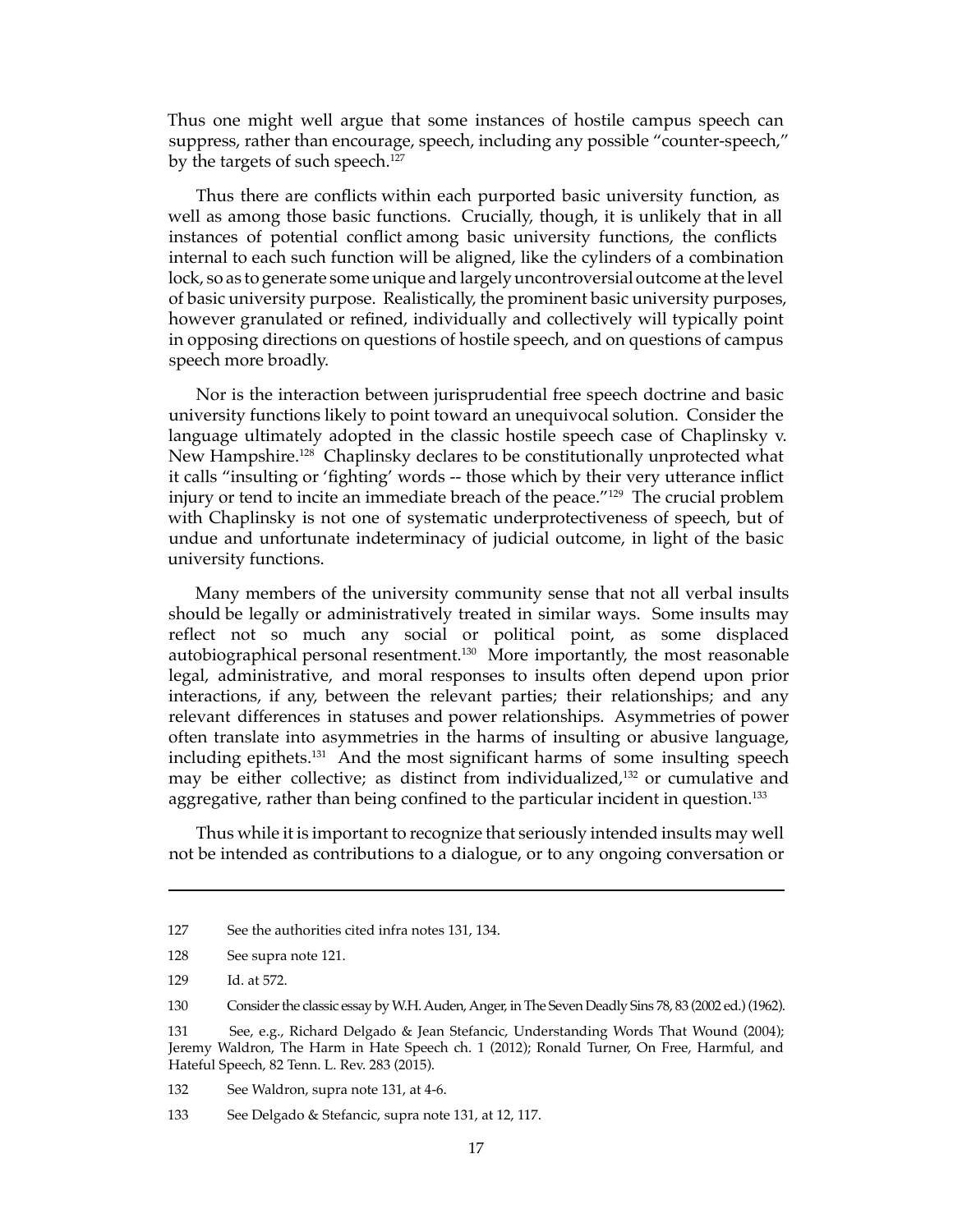exchange of ideas,<sup>134</sup> not all genuinely insulting language has the same sorts of effects. Consider, for example, a few of the calculated insults directed at Richard, Duke of Gloucester by women nobility in Shakespeare's play: "Blush, blush, thou lump of foul deformity;"<sup>135</sup> "Never hung poison on a fouler toad;"<sup>136</sup> "Villain, thou know'st nor law of God nor man."<sup>137</sup> Should even such unsparing insults, directed at a remarkably unscrupulous would-be king, be judged the cultural equivalent of invidious and directly targeted epithet speech, aimed at any of various identity groups, on a contemporary campus?<sup>138</sup>

The Chaplinsky case itself does not much reflect upon any relevant differences among the class of insulting words that by their very utterance inflict one sort of injury, or another.<sup>139</sup> Nor is the more frequently litigated Chaplinsky second prong or "fighting words" itself of determinate scope. The idea of words likely, under the circumstances, to immediately provoke an average -- as distinct from a 'reasonable' -- addressee to physically fight is locally historically conditioned, culture-bound, and certainly far from neutral among cultures.<sup>140</sup>

The Chaplinsky Court's own attempt to provide guidance regarding this second prong holds that "[t]he test is what men<sup>141</sup> of common intelligence would understand would be words likely to cause an average addressee to fight."142 What amounts to an unprotected fighting word is thus not left entirely to the person making the decision, in the moment, to fight or not to fight.<sup>143</sup> The courts are instead to focus on the likely reaction of an "average addressee."<sup>144</sup>

In university campus cases, the Chaplinsky question thus requires attention to

135 William Shakespeare, Richard III, act 1, scene 2, line 59 at 25 (Folger ed., 2014) (~1623).

136 Id. line 16 at 33.

137 Id. line 75 at 25.

138 Interestingly, the English medieval universities of very roughly Richard III's time may have disciplined rather similarly what we might consider "scurrilous or offensive language" in general, and invidious comparisons among countries, races, and sciences in particular. See Robert S. Rait, Life in the Medieval University 65, 67 (Forgotten Books ed., 2015) (1912).

139 See Chaplinsky, 315 U.S. at 572.

140 Nor does the first, or verbal injury, prong invariably balance out the second prong's lack of cultural neutrality.

141 Note the assumption not so much that men will be doing the fighting, as that men, in whatever sense, will be doing the judging.

142 Chaplinsky, 315 U.S. at 573.

143 See id.

144 Id.

<sup>134</sup> For background, see Habermas, supra note 117; Michael Oakeshott, Rationalism in Politics and Other Essays 304, 312 (reprint ed., 1984) (1962) (education in general and the university in particular as crucially a matter of conversation); H.P. Grice, Logic and Conversation, available at <http://edge.edx.org/asset-v1:Brown>45 (on "conversationally unsuitable" moves) (visited January 20, 2016); Michael Oakeshott, The Idea of a University 25-26, available at [www.cse.cuhk.edu.hk/](http://www.cse.cuhk.edu.hk/irwin/king)  $ivlim/king$  (1989) (1950) (visited January 20, 2016) ("[t]he pursuit of learning is not . . . an argument or a symposium; it is a conversation"). See also R. George Wright, Traces of Violence: Gadamer, Habermas, and the Hate Speech Problem, 76 Chi.-Kent L. Rev. 991 (2001).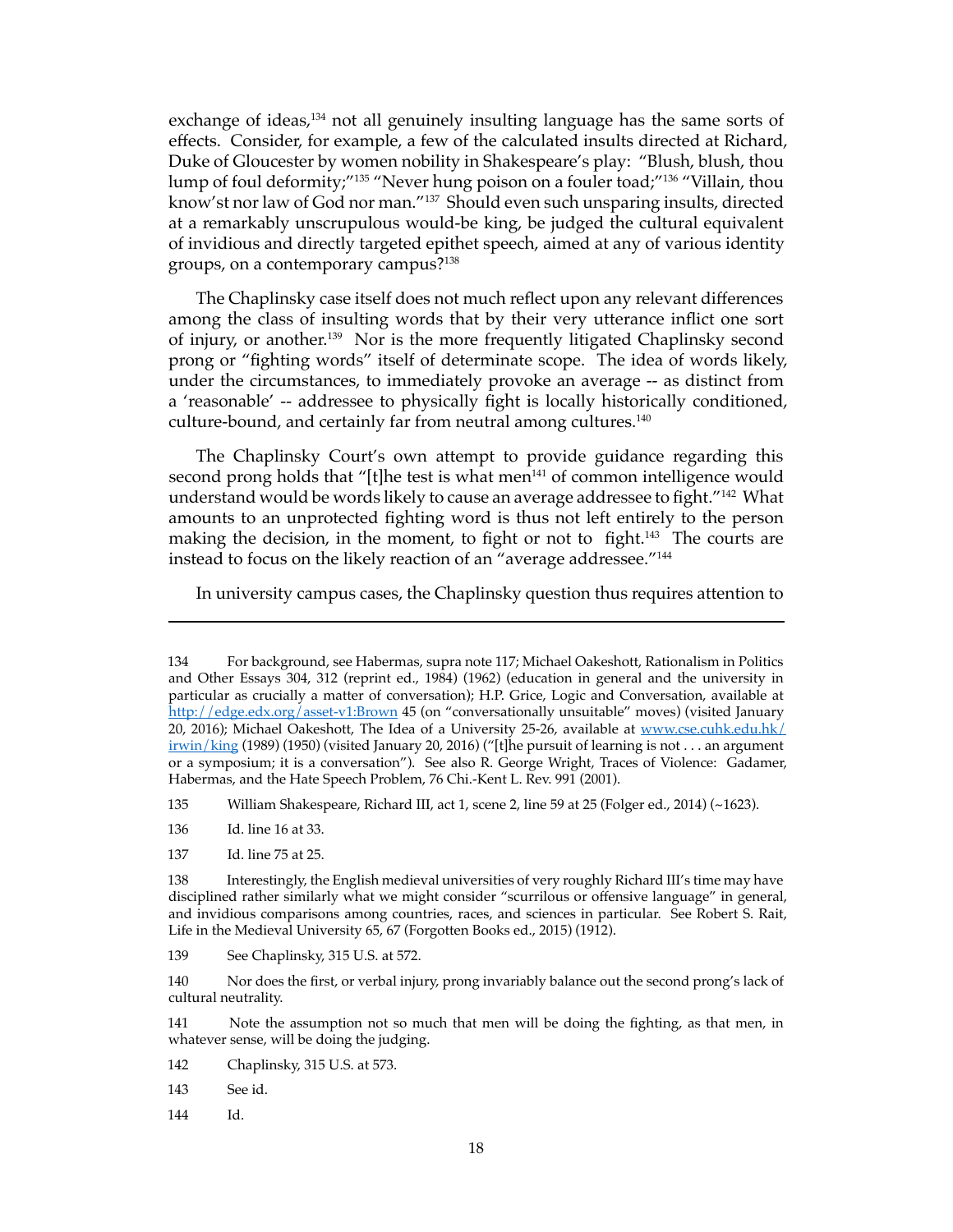any relevant attributes of what is somehow thought to be an average student. The victim of fighting words in a given case may in reality have been targeted precisely as a member of, say, a particular ethnic, racial, religious, or sexual minority. Is it clear, though, that an average member of the campus community is a member of, or sufficiently understands and identifies with, the relevant ethnic, racial, religious, or sexual minority?

A typical student who does not genuinely identify with any of the characteristics or beliefs at issue in a given instance of possible fighting words will be unlikely to react by physically fighting. The category of fighting words would then reflect the characteristics, values, and beliefs of the dominant groups on campus, as distinct from those of less represented groups. Redressing such a judicial injustice<sup>145</sup> would, however, presumably take us back some distance from Chaplinsky toward a focus on instead taking the victim of fighting words as we find her,<sup>146</sup> with her relevant characteristics.

By itself, then, Chaplinsky offers no stable solution to what should count as fighting words, or as unprotected language, in campus incidents. On both the inflicted injury prong and on the likely-to-fight prong, Chaplinsky invites, but does not meaningfully specify, a choice as to how to conceive of the speech target or victim. At the extremes, we might think of the victim as nearly an abstract, bodiless, cultureless universal, and thus as unlikely to physically fight, whatever sense of justice we ascribe to such an entity. Or we might instead take the victim much more as we find her, including her sensitivities, but perhaps without what the rest of us somehow take to be any inappropriate hypersensitivities on her part.<sup>147</sup> As to where, in between such extremes,<sup>148</sup> campus authorities and others should focus their attention, the Chaplinsky test is silent.

The problem of hostile speech on campus is further complicated by doubts as to the relevance, in some such cases, of the university function of free and uninhibited discussion of issues and "learning through open debate and study."149 In cases of campus hate speech, some persons may judge the best response to be one of "more speech,"150 or counter-speech, as though such incidents were an implicit invitation

<sup>145</sup> If not also an equal protection or civil rights violation.

<sup>146</sup> See, e.g., People v. Stamp, 2 Cal. App. 3d 203, 210, 82 Cal. Rptr. 598, 610 (1970); A.M. Honore, Review: Legal Cause in the Law of Torts, 77 Harv. L. Rev. 595, 600 (1964) (reviewing Professor Robert M. Keeton's treatment).

<sup>147</sup> Note that courts have occasionally felt up to the task of distinguishing between appropriate sensitivity and legally unreasonable hypersensitivity in matters of religious response and belief. See, e.g., Books v. Elkhart Cnty, 401 F.3d 857, 867 (7th Cir. 2005) (citing authority).

<sup>148</sup> Thinking of a victim in the most appropriate terms, somewhere between abstract, nearly empty universalism and detailed, concrete particularism, poses issues similar to those associated with the broader problem of a proper choice among levels of generality in description. See, e.g., Laurence H. Tribe & Michael C. Dorf, Levels of Generality in the Definition of Rights, 57 U. Chi. L. Rev. 1057 (1999).

<sup>149</sup> This language is borrowed from the American Civil Liberties Union discussion Hate Speech On Campus 2, available at [www.aclu.org/hate-speech-campus](http://www.aclu.org/hate-speech-campus) (visited January 25, 2016).

<sup>150</sup> See, classically, Justice Brandeis's nominal concurrence in Whitney v. California, 274 U.S. 357, 377 (1927) (Brandeis, J., concurring). See also Brown v. Hartlage, 456 U.S. 45, 61 (1982) (citing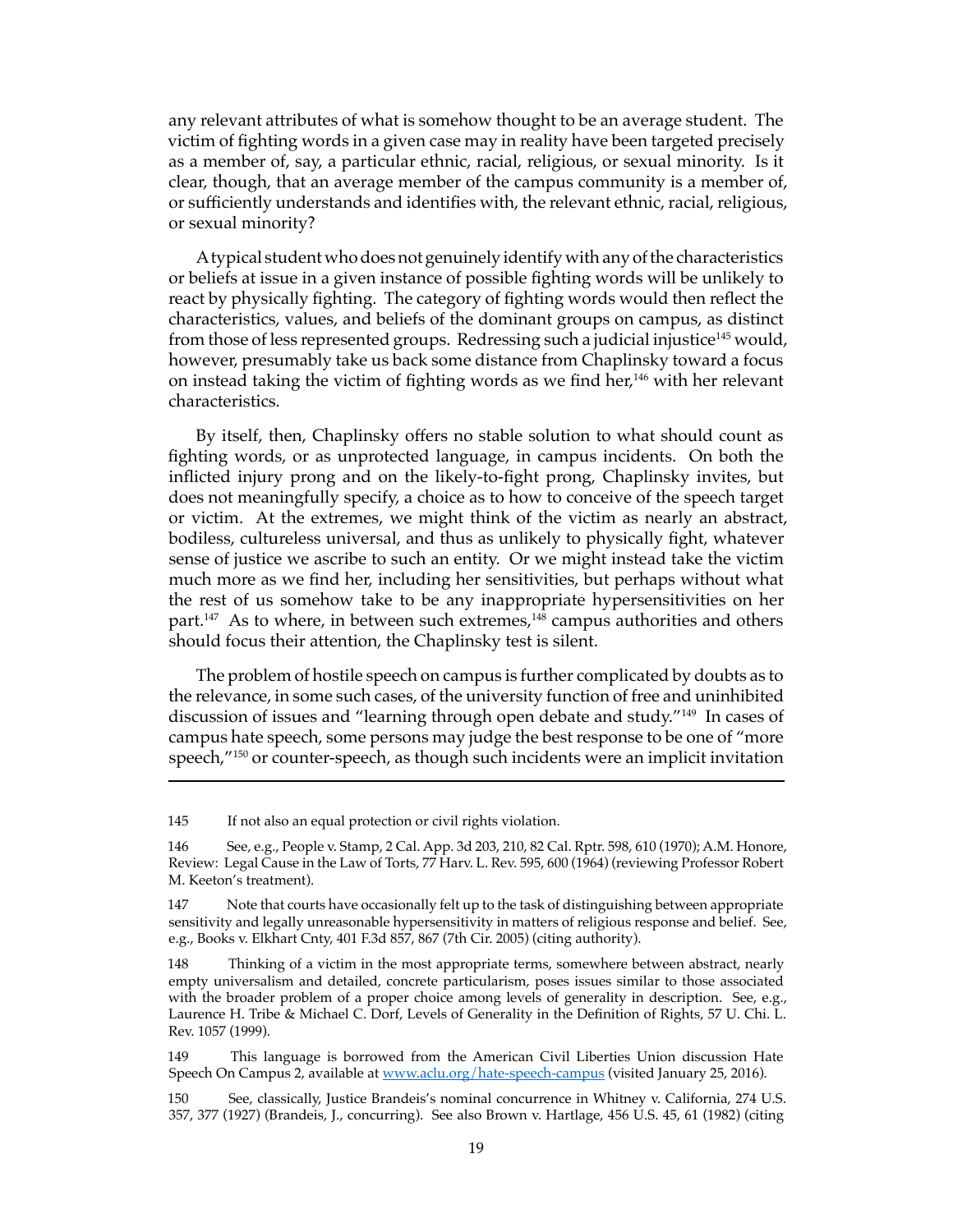to discussion, dialogue, and debate. But if at least some instances of campus hate speech are, and are intended to be, largely assaultive speech, or akin to the tort of battery committed through the medium of words,<sup>151</sup> the idea of counterspeech may be not only unresponsive, but itself undignified.<sup>152</sup>

Some campus authorities may believe more broadly that the most effective overall response to hate speech involves generally exposing prejudice and fallacy through open debate,153 and even that an official disciplinary response may be "infantilizing and disempowering"<sup>154</sup> to the targeted victims. This is partly an empirical, but as well partly a normative, debate. Such debates cannot be resolved until the relevant university functions have been settled upon and interpreted at a sufficiently specific level. As we have seen, universities in general seem far from any such settlement.

### **V. Plurality of Basic University Function and the Problem of Professorial Speech On Matters of Public Concern**

For public employees in general, the scope of free speech protection from adverse action by one's public employer is largely derived from the Supreme Court case of Garcetti v. Ceballos.155 In such cases, Garcetti requires that for free speech protection to attach, the public employee speech must have been on a subject of public interest and concern; the employee's interest as a citizen in thus speaking must outweigh the government employer's relevant interests in workplace order, efficiency, discipline, confidentiality, and morale; and crucially that the speech in question not have occurred within and pursuant to the scope of the public employee's actual job responsibilities.<sup>156</sup>

153 See ACLU, supra note 149, at 2; Grayling, supra note 150, at 2.

154 Grayling, supra note 150, at 2. Professor Grayling begins his argument, interestingly, by conceding that "[a] university . . . should be a safe place for diverse ethnicities, sexualities, and viewpoints. It should be a domain founded on tolerance and mutual respect, where no one feels excluded or marginalized." Id.

155 547 U.S. 410 (2006).

authority); ACLU, supra note 149, at 2; A.C. Grayling, Wimpering [sic] Students Need to Grow Up or Get Out of University 2, available at [www.telegraph.co.uk/education/educationopinion](http://www.telegraph.co.uk/education/educationopinion) (December 4, 2015) (visited January 25, 2016).

<sup>151</sup> See the authorities cited supra notes 131, 134.

<sup>152</sup> See id.

<sup>156</sup> See id. at 419-22. The Garcetti majority thus built upon the foundations of Pickering v. Bd. of Educ., 391 U.S. 563 (1968) and Connick v. Myers, 461 U.S. 138 (1983). To see the logic of the Garcetti majority in this respect, one might think of speech within the scope of one's job responsibilities as "hired" speech, with the content being bought, and specifiable, by the government employer, as distinct from, for example, a letter by the public employee to a general newspaper editor, or an occasional op-ed column.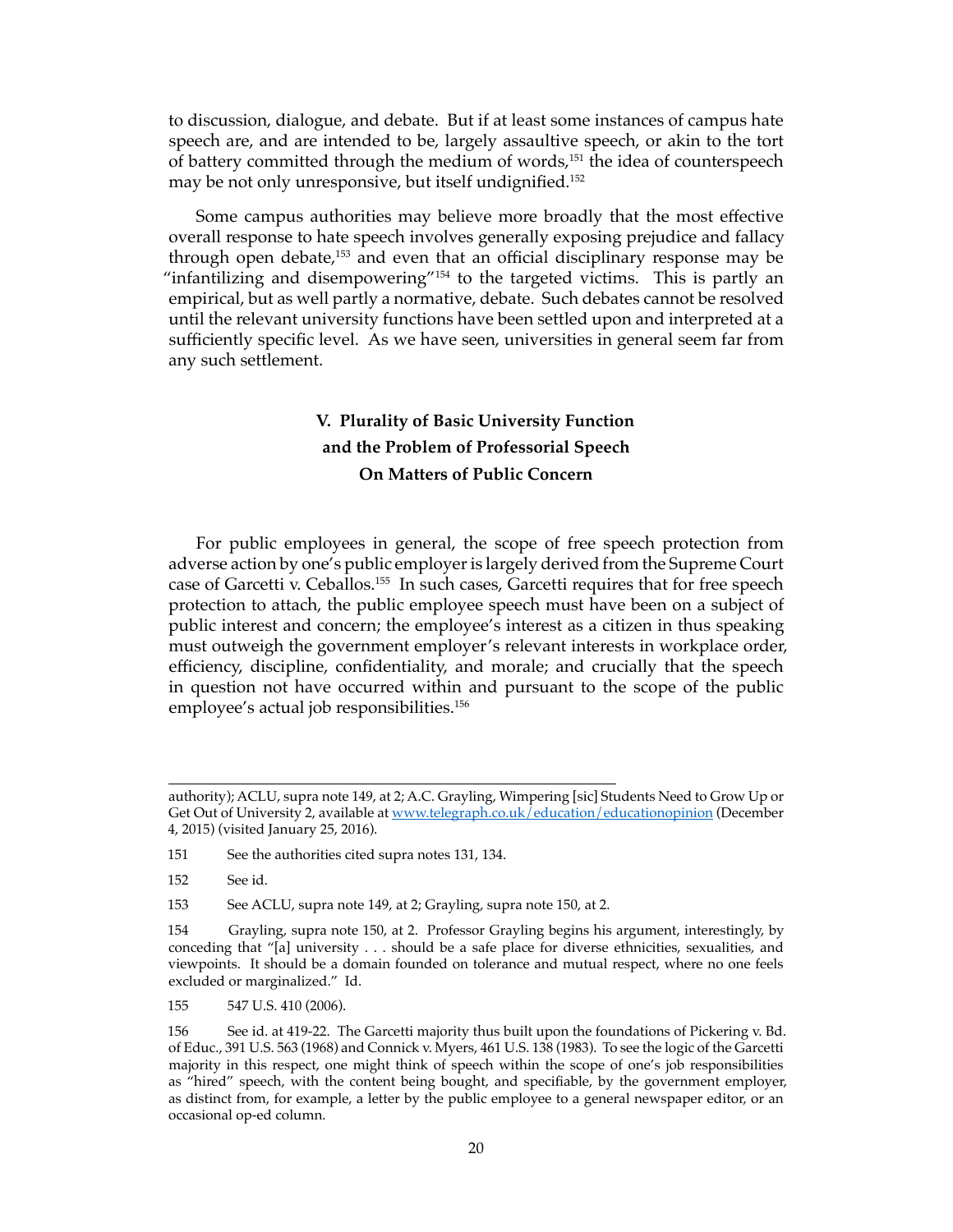The possibility of the disciplinary sanctioning of public university professorial speech, whatever the motive or political context, assuming merely that the speech took place in the course of professional job responsibilities, perhaps reflecting the speaker's distinct academic expertise, prompted an expression of concern on the part of Justice Souter.<sup>157</sup>

The majority in Garcetti, however, merely set aside such academic freedom concerns without prejudice. The majority thus acknowledged that

[t]here is some argument that expression related to academic scholarship or classroom instruction implicates additional constitutional interests that are not fully accounted for by this Court's customary employee-speech jurisprudence. We need not, and for that reason do not, decide whether the analysis we conduct today would apply in the same manner to a case involving speech related to scholarship or teaching.<sup>158</sup>

In the absence of Supreme Court guidance in this area, the courts and commentators have been divided on whether to extend professorial speech rights beyond those of non-academic public employees.<sup>159</sup> In particular, the Seventh  $Circuit<sup>160</sup>$  may currently be less open to thus extending professorial speech rights based on academic freedom considerations than are the Fourth<sup>161</sup> and Ninth Circuits.<sup>162</sup>

158 Garcetti, 547 U.S. at 425.

<sup>157</sup> See Garcetti, 547 U.S. at 427, 438 (Souter, J., dissenting). Justice Souter cited a number of the most familiar academic freedom related cases, including Grutter v. Bollinger, 539 U.S. 306, 309 (2003) ("the expansive freedoms of speech and thought associated with the university environment"); Keyishian v. Bd. of Regents, 385 U.S. 589, 603 (1967) ("[o]ur nation is deeply committed to safeguarding academic freedom, which is of transcendent value to all of us"); Sweezy v. New Hampshire, 354 U.S. 234, 250 (1957) (academic freedom as an area "in which government should be extremely reticent to tread"). See also Healy v. James, 408 U.S. 169, 180 (1972) ("[t]he college classroom with its surrounding environs is peculiarly the 'marketplace of ideas'"); Keyishian, supra, at 603 ("[t] he classroom is peculiarly the 'marketplace of ideas'"). But see Urofsky v. Gilmore, 216 F.3d 401, 412 (4th Cir. 2000) (en banc) ("[t]he Supreme Court, to the extent it has constitutionalized a right of academic freedom at all, appears to have recognized only an institutional right of self-governance in academic affairs").

<sup>159</sup> For a sense of the judicial division in this area, see the discussion in Klaassen v. Univ. of Kansas School of Medicine, 84 F. Supp. 2d 1228, 1251 (D. Kan. 2015). For a sense of the university reaction, see, e.g., Robert M. O'Neil, The AAUP in the Courts, available at [www.aaup.org/article/](http://www.aaup.org/article/aaup-courts) [aaup-courts](http://www.aaup.org/article/aaup-courts) (January-February, 2015) (visited February 21, 2016); Modern Language Association Committee on Academic Freedom, Ramifications of the Supreme Court's Ruling in Garcetti v. Ceballos, available at [www.mla.org/Resources/Research/Surveys](http://www.mla.org/Resources/Research/Surveys) (2010) (visited February 21, 2016).

<sup>160</sup> See Renken v. Gregory, 541 F.3d 769, 775 (7th Cir. 2008) ("Renken made his complaints regarding the University's use of NSF funds pursuant to his official duties as a University professor. Therefore his speech was not protected by the First Amendment"). Note, though, that the speech in question may seem more administrative than classically scholarly or pedagogical in nature. See Recent Case, 127 Harv. L. Rev. 1823, 1828 (2014) (emphasizing such a distinction).

<sup>161</sup> See Adams v. Trustees of Univ. of N.C., 640 F.3d 550, 563 (4th Cir. 2011) (noting that the professional speech involved "scholarship and teaching" as distinct from "declaring or administering university policy").

<sup>162</sup> See Demers v. Austin, 746 F.3d 402, 411-12 (7th Cir. 2011) (Garcetti . . . consistent with the First Amendment, cannot . . . apply to teaching and academic writing that are performed 'pursuant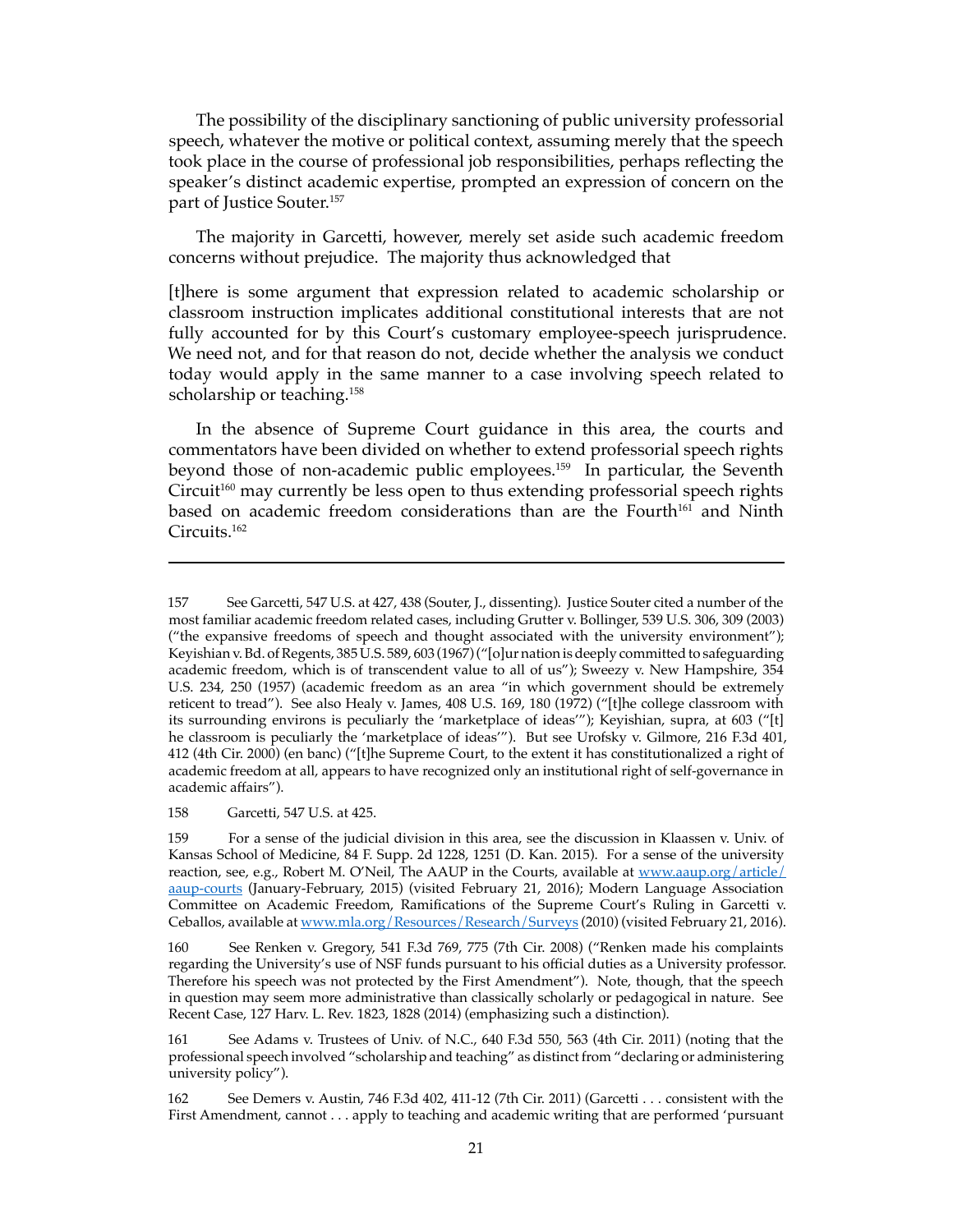The most crucial reason for disagreements over the proper scope of any distinctive protection for academic speech draws upon inevitable conflicts among purported basic purposes or functions of the university. Of course, one's general assessment of the functions of an institution does not by itself decide concrete cases.163 But diverging conceptions of the basic functions of the university will inevitably be crucial to our contested notions of individual, as well as institutional, academic freedom.164

There may well be occasions on which even some single, agreed upon basic university function itself points in opposing directions.<sup>165</sup> But the broader and more typical conflicts will involve contradictions between and among the several purported basic university functions. In particular, whether we think that the above Garcetti test, without further constitutional level modification,166 should be applied broadly to public university professorial speech in the realms of teaching and scholarship will ultimately reflect what we think about university functions, and their prioritizing.

Thus we will tend to resist extending a constitutionally unmodified Garcetti rule into public university academic speech if we choose to think of university function in terms of individual, if not institutional, free thought and expression;<sup>167</sup> the advancement and dissemination, internally or externally, of knowledge;<sup>168</sup> disinterested scholarship;<sup>169</sup> or of the university as a center for independent thought, by individuals if not at the institutional level, $170$  at least if the speech at issue is not otherwise inconsistent with other acknowledged university missions.

to the official duties' of a teacher and professor"). Demers cites Adams, supra note 161, as well as the Grutter, Keyishian, and Sweezy cases, supra note 157. See also Leonard M. Niehoff, Peculiar Marketplace: Applying Garcetti v. Ceballos in the Public Higher Education Context, 35 J. College & U.L. 75 (2008) (noting critiques of the extensions of Garcetti into academic freedom contexts); Kermit Roosevelt, III, Not As Bad As You Think: Why Garcetti v. Ceballos Makes Sense, 14 U. Pa. J. Const. L. 631, 658-59 (2012) (Garcetti as it stands, or with only limited modification, as protecting the university's institutional decision making autonomy, assuming the appropriate availability of tenure systems, civil rights and anti-discrimination statutes, and whistle-blower protection statutes).

<sup>163</sup> See Lochner v. New York, 198 U.S. 45, 76 (1905) (Holmes, J., dissenting) ("[g]eneral propositions do not decide concrete cases").

<sup>164</sup> For background, see D.W. Hamlyn, The Concept of a University, 71 Phil. 205, 207-09 (1996) (noting certain inevitable limitations on a university's institutional autonomy, given substantial external funding for partly externally chosen purposes).

<sup>165</sup> Legendarily, in a faculty hiring context, Professor Bertrand Russell's potential interest in speaking freely about university campus lifestyle issues once came into conflict with particular conceptions of a university as promoter of civic responsibility and of student character and virtue. See the remarkable case of Kay v. Bd. of Educ., 18 N.Y.S. 2d 821 (Sup. Ct.), aff'd mem., 20 N.Y.S.2d 1016 (App. Div. 1940). See supra note 48. Or consider, say, a faculty member's deep critique of a student's basic abilities.

<sup>166</sup> Note the qualifications referred to in Roosevelt, supra note 162, at 658-59.

<sup>167</sup> See supra notes 25, 34 and accompanying text.

<sup>168</sup> See supra note 33 and accompanying text.

<sup>169</sup> See supra note 42 and accompanying text.

<sup>170</sup> See supra note 70 and accompanying text.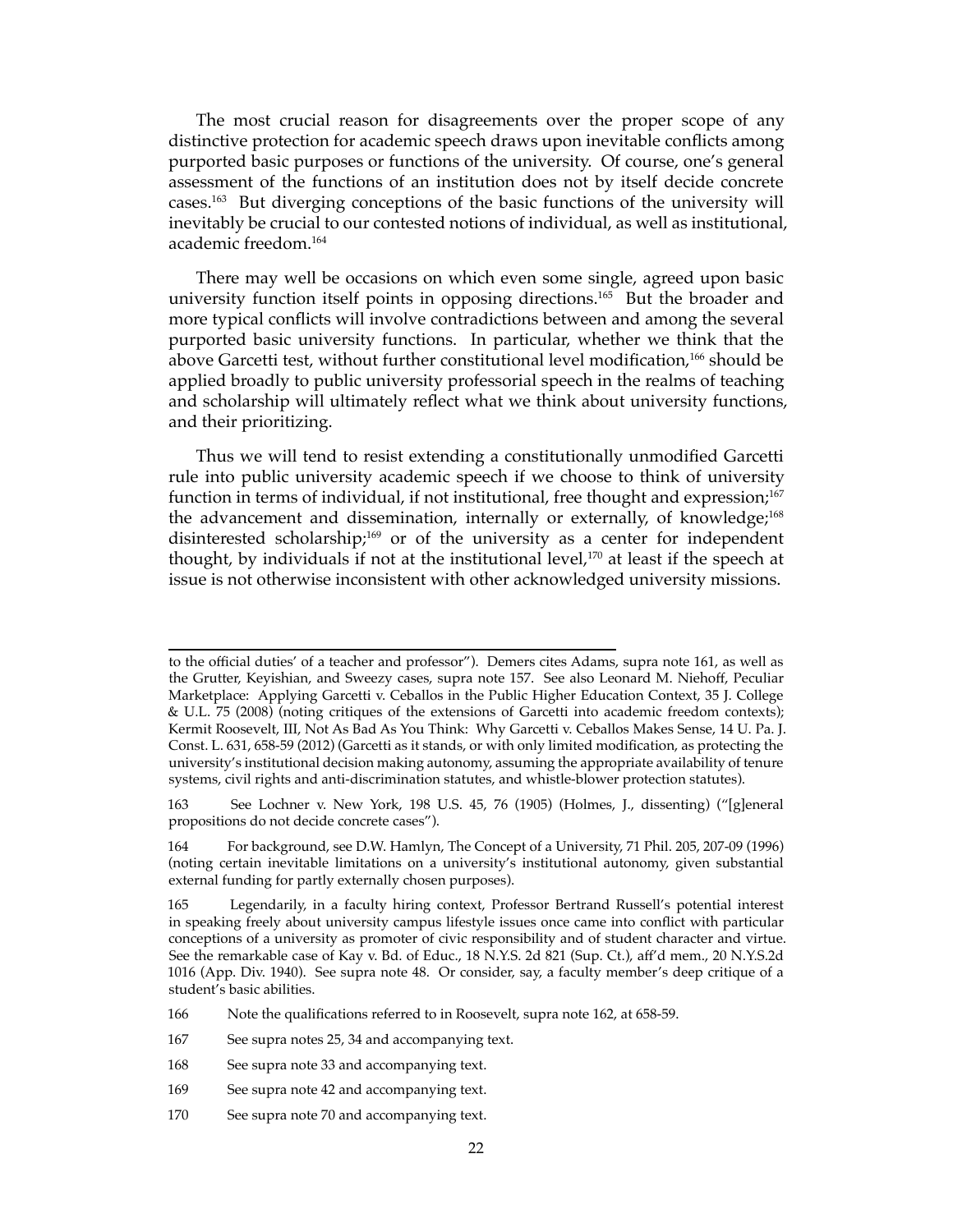But these considerations clearly do not exhaust the widely recognized and endorsed basic functions of a university, public or private. We will tend to favor something like a Garcetti rule, all else equal, in academic speech cases if we instead choose to think of university functions in institutional or hierarchy-governed terms, whether the governing hierarchy is internal, in the form of a university administration, or external, as in the form of corporate stakeholders, a board of trustees, a legislature, or other elected officials. For those who choose to prioritize the university's economic production or market sorting and signaling functions;<sup>171</sup> or training professionals to accommodate and enter into markets; $172$  or generally re-inscribing existing social hierarchies, the individual speech-restrictive Garcetti rule may be unobjectionable, or a matter of indifference.<sup>173</sup> Visions of the university as an ultimately hierarchical community, or set of such communities, $174$  also seem better attuned to something like an unmodified Garcetti rule, even at some cost in purely individual academic expression.

We should thus expect a consensus on the proper role of relatively restrictive Garcetti-like rules for professorial speech only when we reach a corresponding consensus, not presently envisionable, on the putative basic functions of the university.

### **VI. Plurality of Basic University Function and the Speech of Students Transitioning to Professions**

To what extent should universities censure speech and beliefs of students formally aspiring to a particular profession, where such speech or beliefs if held by a practitioner would be formally deemed unprofessional by the major official oversight body of that profession? This broad and increasingly important<sup>175</sup> question has arisen in several recent cases, including the exemplary Tatro v. University of Minnesota.176

Tatro involved the imposition of university discipline on a professional program student for her personal Facebook posts, allegedly in violation of university curricular program rules requiring discretion and confidentiality, and reflecting both official professional ethical standards formally binding on practitioners, and

<sup>171</sup> See supra notes 39-41 and accompanying text, and classically, the designated foils critiqued in Thorstein Veblen, supra note 69.

<sup>172</sup> See supra note 52 and accompanying text.

<sup>173</sup> As in some interpretations of the sources cited in notes 60-61 supra and accompanying text.

<sup>174</sup> See supra notes 88-90 and accompanying text.

<sup>175</sup> See Robert J. Gordon, The Rise and Fall of Growth 649 (2016) ("the percentage of jobs subject to occupational licensing has expanded from 10 percent to 1970 to 30 percent in 2008").

<sup>176</sup> 816 N.W.2d 509 (Minn. 2012). This discussion assumes that the student speech bears a sufficient nexus to the university, and that the speech cannot reasonably be attributed to the university itself.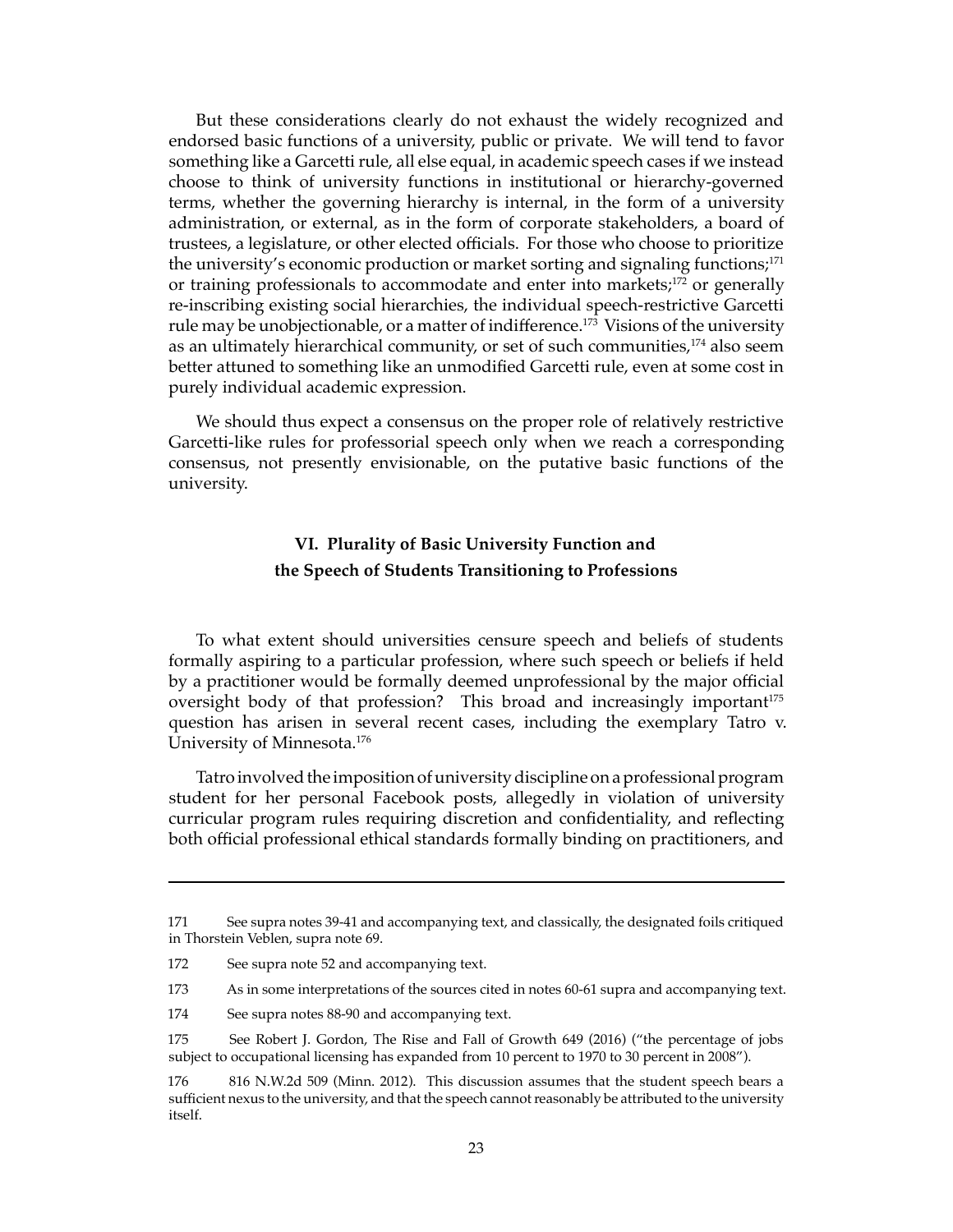program accreditation standards binding on the university.<sup>177</sup> On the record, the court in Tatro held the university program rules to be sufficiently well-established, non-pretextual, and sufficiently narrowly tailored to the appropriately weighty interests at stake.<sup>178</sup>

In this general run of cases, the judicial results have been mixed.179 A distinction between straightforwardly applying a legitimate university professional program rule, and penalizing officially disfavored student speech,<sup>180</sup> may or may not always be dispositive, or even readily drawn. Any free speech analysis of such cases must also recognize the irony that in this context, university students, and graduate or professional school students in particular, may be subject to speech restrictions not imposed upon elementary or high school students.<sup>181</sup>

A functionalist approach would suggest that campus speech restrictions imposed upon mature graduate students but not on sixteen year old high school students may well be accommodating differences in the basic functions of high schools<sup>182</sup> and of universities. But as we would by now expect, conflicting judgments as to university student speech in tension with professional program standards most deeply reflect conflicting visions and priorities among basic university functions. Consider, by way of illustration, language from the recent Ninth Circuit Oyama case:

The importance of academic freedom at a public university does not disappear when one walks down the hall from a political philosophy seminar to a professional certification program. . . . Indeed, the progress of our professions . . . may depend upon the "discord and dissent" of students training to enter them: it is by challenging the inherited wisdom of their respective fields that the next generation of professionals may develop solutions to the problems that vexed

179 Consider the more and less student speech-protective outcomes in Oyama v. University of Hawaii 813 F. 3d 850 (2015) (9th Cir. 2015); Ward v. Polite, 667 F.3d 727 (6th Cir. 2012); Keeton v. AndersonWiley, 664 F.3d 865 (11th Cir. 2011); Axson-Flynn v. Johnson, 356 F.3d 1277 (10th Cir. 2004).

180 See Oyama, 813 F.3d at 860.

181 For an introduction to whether public high school student free speech rules should generally apply to more mature college and university students, see Hosty v. Carter, 412 F.3d 731 (7th Cir. 2005) (en banc). See also Eric Posner, Universities are Right—and Within Their Rights—to Crack Down on Speech and Behavior, available at [www.slate.com/articles](http://www.slate.com/articles) (February 12, 2015) (visited February 21, 2016) (interrogating the distinction in maturity level between college and high school students). Much more broadly, see Butler v. Michigan, 352 U.S. 380 (1957) (adult speech not to be held legally hostage to only that which is fit for children).

182 For a classic, if doubtless less than comprehensive, statement, see Brown v. Bd. of Educ., 347 U.S. 483, 493 (1954) (education as today linked to good citizenship, socialization, later training, and discharge of public responsibilities).

<sup>177</sup> See id. at 516, 517, 520.

<sup>178</sup> See id. at 521, 523. For helpful commentary on Tatro and related cases, see Emily Gold Waldman, University Imprimaturs on Student Speech: The Certification Cases, 11 First Amend. L. Rev. 382 (2013); Mark A. Cloutier, Note, Opening the Schoolhouse Gate: Why the Supreme Court Should Adopt the Standard Announced in Tatro v. University of Minnesota to Permit the Regulation of Certain Non-Curricular Speech in Professional Programs, 55 B.C. L. Rev. 1659 (2014).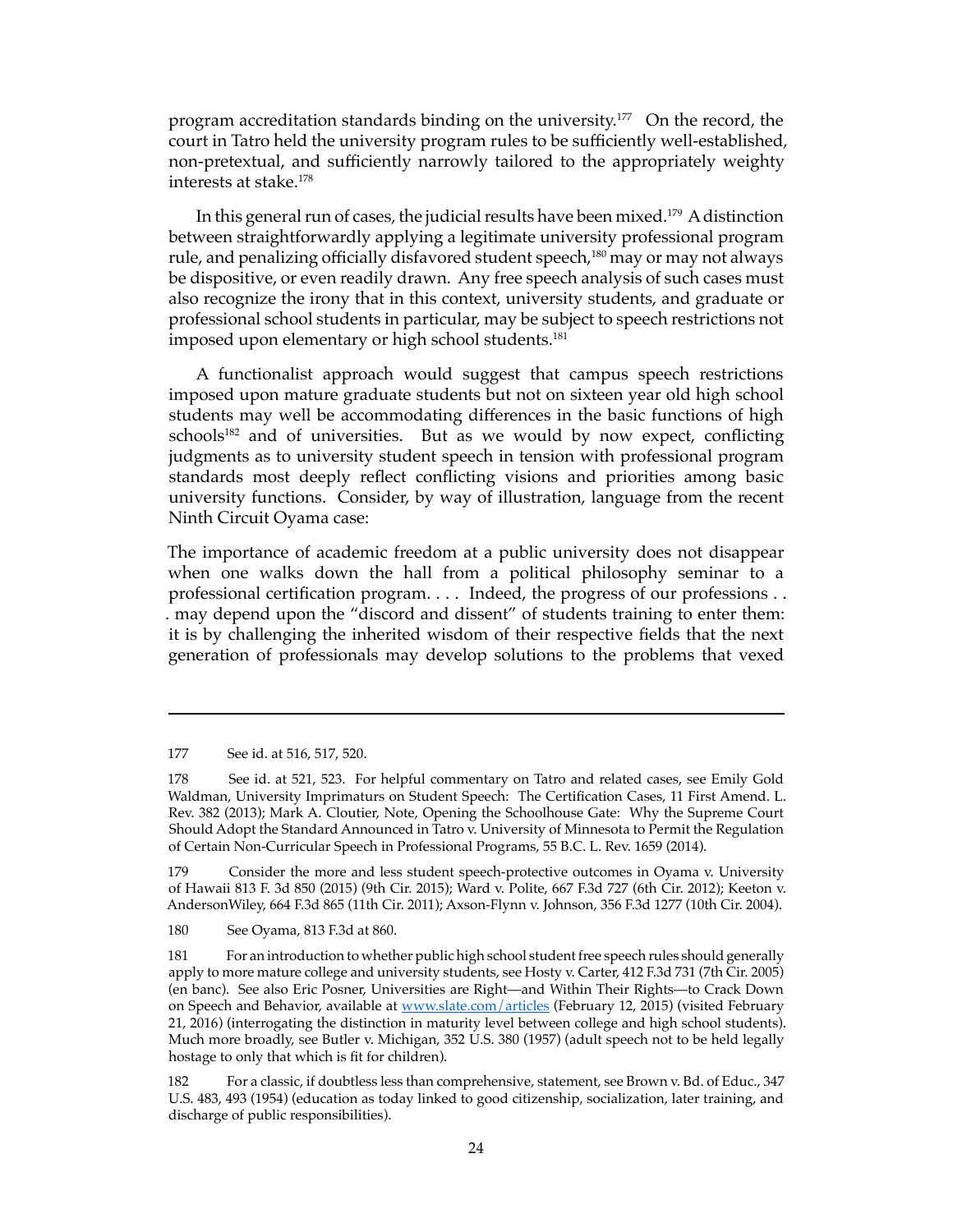their predecessors.<sup>183</sup>

On the other hand, we would also strongly sympathize with a school that refused to professionally certify a medical student who consistently and carefully denied, in curricular or non-curricular speech, any causal relation between any prescription drugs, or surgery, and patient health.<sup>184</sup>

Whatever the outcome in any case not based sheerly on arbitrary dislike of the student's viewpoint, conflicting understandings of basic university functions will underlie any debate on the merits of that case. Cases involving the speech of students transitioning into professions will often involve a conflict, classically noted by Robert M. Hutchins, "between . . . the pursuit of truth for its own sake, and . . . the preparation of men and women for their life work."<sup>185</sup> And in any case in which the transitioning professional would arguably deny equal treatment to prospective clients, there is also a conflict between, for example, the University of Cambridge's two most fundamental values: "freedom of thought and expression,"<sup>186</sup> on the one hand, and "freedom from discrimination,"187 as practiced by or received from certified graduates, on the other.

More broadly, the transitioning professional cases evoke the university functions of free expression and communication;188 the university as the locus of individuallevel critique of society and culture;<sup>189</sup> and the asking, again at an individualized level, of questions with which the broader culture may be uncomfortable.<sup>190</sup> These considerations will generally tend to favor the dissenting student speaker's case.

But no less, the transitioning professional speech cases will also inevitably evoke a sense of the university's responsibilities to its various external constituencies, including taxpayers and consumers of vital, licensed services provided by its

#### 183 Oyama, 813 F.3d at 863-864.

- 186 See supra note 25 and accompanying text.
- 187 See supra note 26 and accompanying text.
- 188 See supra note 34 and accompanying text.
- 189 See supra note 43 and accompanying text.
- 190 See supra notes 55-56 and accompanying text.

<sup>184</sup> Note that a graduate student in astronomy who intends solely to tout the explanatory and predictive power of astrology poses, in the absence of any fraud or deception, a much less disturbing case. Further afield, a professorial tenure candidate whose research and teaching interests universally strike institutional and external peers as bizarre, trivial, groundless, or eccentric, and as uninterestingly and unprovocatively so, should not rely on a sensible approach to individual academic freedom to save the tenure case. For background, see, e.g., the 1940 AAUP Statement of Principles on Academic Freedom and Tenure, available at [www.aaup.org/report/1940-statement](http://www.aaup.org/report/1940-statement-principles-academic-freedom-and-tenure)[principles-academic-freedom-and-tenure](http://www.aaup.org/report/1940-statement-principles-academic-freedom-and-tenure) (visited February 4, 2016). On presumed academic competence, see Robert C. Post, Academic Freedom and Legal Scholarship, 64 J. Legal Educ. 530, 533  $(2015).$ 

<sup>185</sup> Hutchins, supra note 69 and accompanying text. See also Thaddeus Metz, A Dilemma Regarding Academic Freedom and Public Accountability in Higher Education, 44 J. Phil. Educ. 529 (2010) (noting possible conflicts between pursuing knowledge for its own sake and benefiting society).